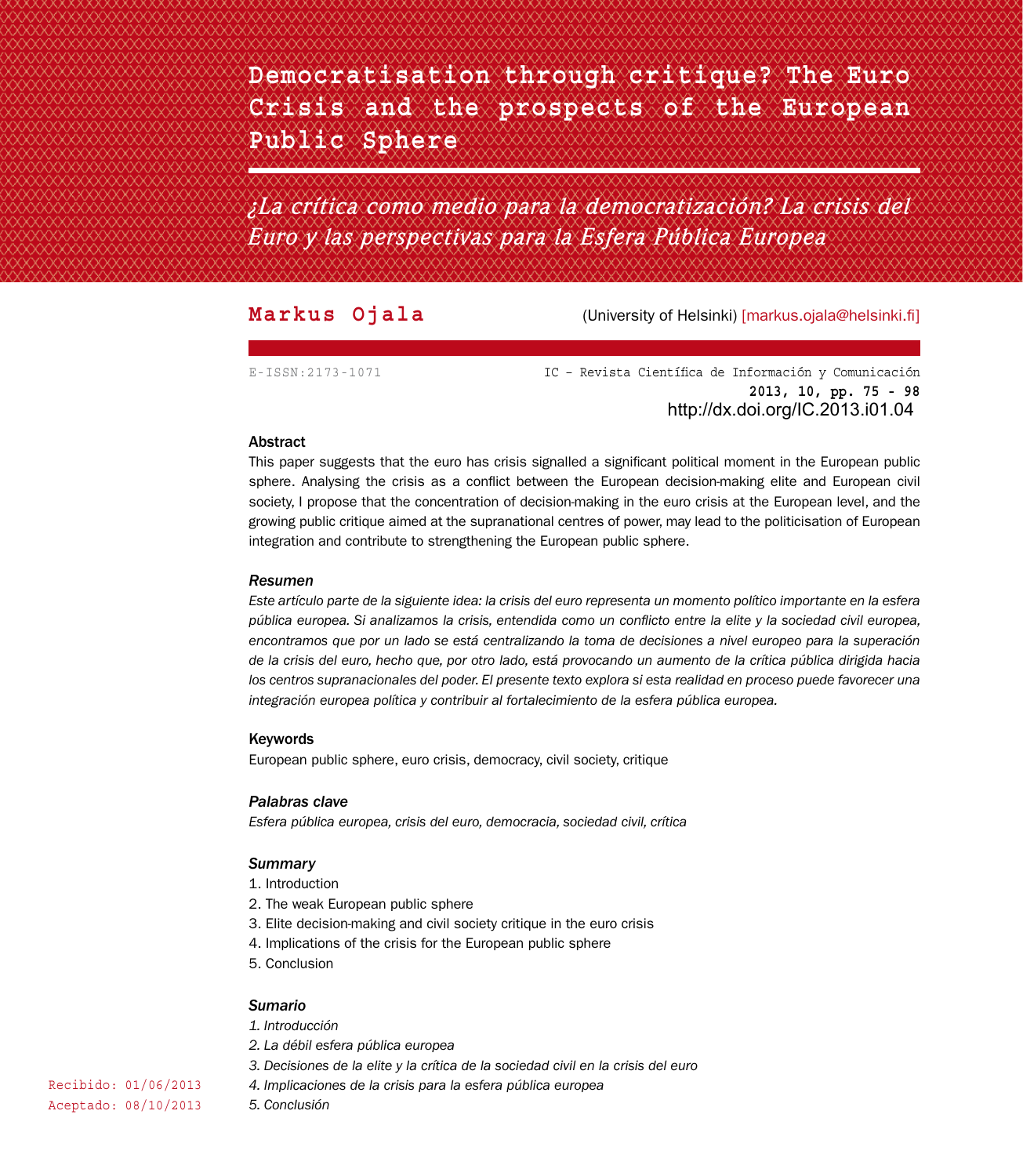# 1. Introduction

The public sphere serves an elementary role in the operation of democracy. In Enlightenment thought, the public sphere forms a social domain between the ruling authority and the civil society of private citizens. As a space for the formation of public opinion and collective will, the public sphere allows citizens to take part in the definition of social goals and enables them to control, or hold accountable, the decision-making elite. Conversely, political rule legitimises itself by responding to demands and critique formulated in the public sphere. In this way, the public sphere becomes essential for the democratic legitimacy of political authority in the European social imaginary (Habermas, 1989; Koselleck, 1988; Taylor, 2009).

Although such debates on European culture and its central values, including democracy, have continued at least since the Enlightenment (Delanty and Rumford, 2005; Kaelble, 2002), the European Union (EU) as a political system has been built on an explicitly non-democratic basis (Hobsbawm, 1997, p. 268). Claims that the EU itself should be democratically governed have become more widespread only with the advancing political integration and accumulation of new competencies by EU institutions (Marks, 1997, pp. 31–3). Hagen Schulz-Forberg and Bo Stråth (2010) locate these claims in the particular political discourse that accompanied the new wave of European market integration in the 1980s (p. 4). Sketched by the Delors Committee in the late 1980s, and crystallised in the Maastricht Treaty, this project put forward a particular understanding of politics and democracy. According to its vision, a democratic EU would result from market integration: with the development of an internal market, the interests of European citizens would also automatically be channelled into decision-making. This is what Schulz-Forberg and Stråth (ibid.) critically label *the hypocrisy of democracy-through-market*.

Observing the contemporary crisis in Europe from such a political historical perspective, we might argue that the market-driven project of European integration has not only run into an economic *cul-de-sac* but has also fuelled a deepening sense of illegitimacy of EU institutions. The decision-making practices during the present euro crisis have only strengthened the perception among European publics that, despite the rhetoric of the treaties, European economic and political integration has been taken forward without concurrent democratisation. The widespread critique voiced by civil society suggests that, not only the neoliberal integration project, but also the associated European vision of *democracy-through-market*, is in crisis. Who better to summarise this sense of a loss in legitimacy than Jürgen Habermas, who, in a 2011 interview, claimed that Europe is at a *crossroads* with regard to the future of democracy:

> Sometime after 2008, I understood that the process of expansion, integration and democratization doesn't automatically move forward of its own accord, that it's reversible, that for the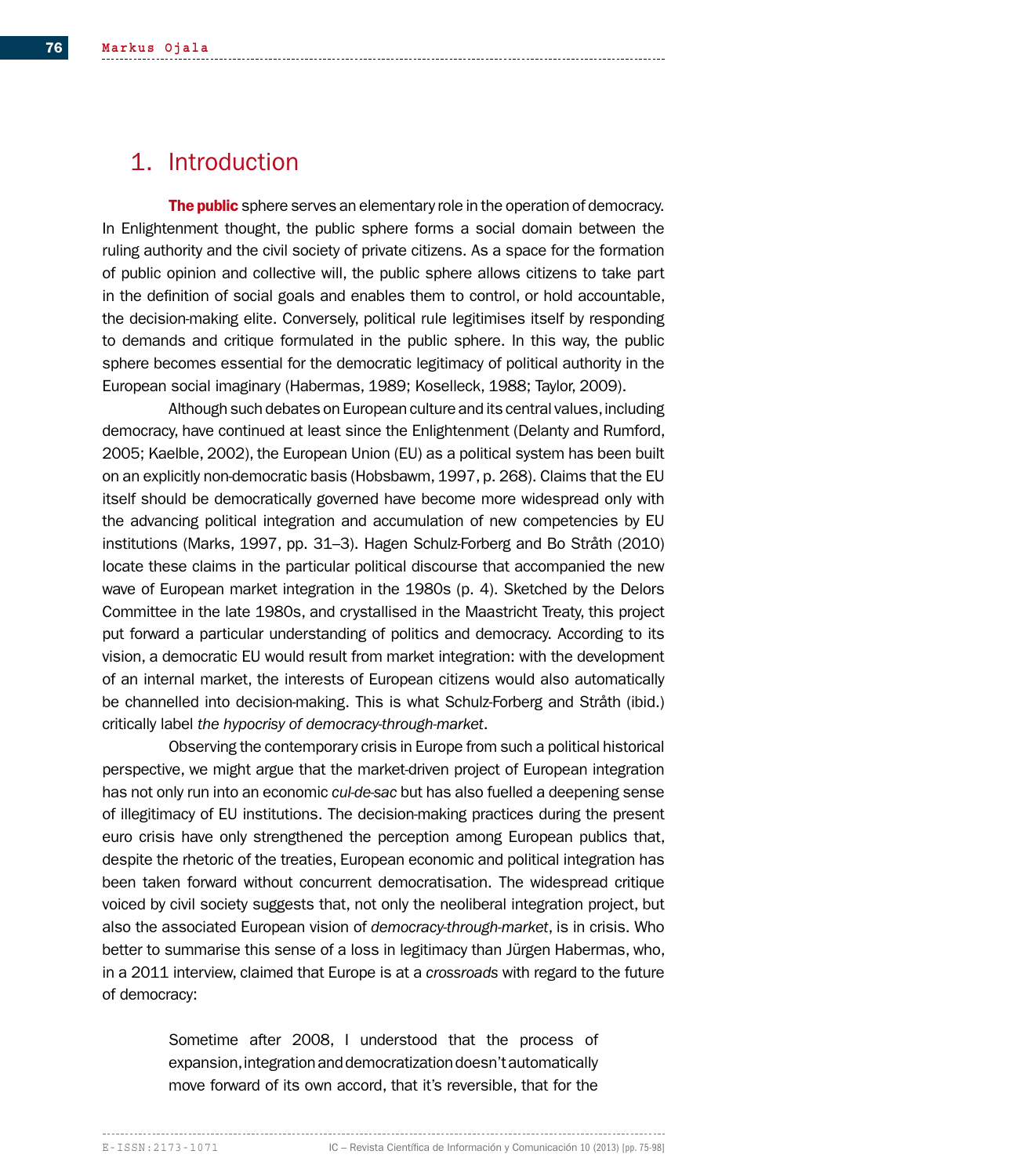first time in the history of the EU, we are actually experiencing a dismantling of democracy. I didn't think this was possible. We've reached a crossroads. (Cited in Diez, 2011).

Considering the blatant side-lining of democratic institutions and procedures in much of the decision-making during the euro crisis, and the erection of new disabling restrictions on the finance policy sovereignty of national governments, the perspectives for welfare and democracy in Europe are indeed grave. However, from the standpoint of European democratisation, this crisis may prove to be not just a negative event. The euro crisis can be viewed as a conflict between the European policy-making elite and European civil society, $1$  with the European news media forming the mediating element in the public sphere in which these contesting groups potentially meet and (re)negotiate the future of European integration. If strengthened, the European public sphere may bring forward this conflict between the European power centres and European citizens and help to solve it. It depends on whether the European elite, which hold key decision-making powers in the euro crisis, can be made accountable and whether European political institutions can channel the political demands emerging from civil society into the decision-making.

This paper explores the prospects of the European public sphere in light of the recent developments in the euro crisis. I begin by reviewing some of the traditional problems cited when discussing the failures of the European public sphere in creating democratic legitimacy for European integration. The two subsequent sections outline some of the recent political developments in the ongoing euro crisis and reflect on their implications for the operation of European decision-making and its interaction with civil society critique. I suggest that we can interpret the euro crisis as an event in which both civil society and the European news media acknowledge the concentration of power at a European level, address the European decision-making elite and demand increasing public accountability of the European power centres. Together, the widespread anti-austerity protests, demands for expansionary economic policies and critique of EU's democratic deficit amount to a growing questioning of the neoliberal integration project. In this context, I discuss the implications of the euro crisis for the *strengthening* of the European public sphere and whether the crisis could indicate a shift from the *democracythrough-markets* hypocrisy to a new phase of *democratisation-through-critique*.

**1** In this paper, European civil society is understood as the assemblage of associations, organisations and movements that bring social problems into public discourse and address the general, as opposed to private, interest (see Habermas, 1996, p. 367; Kohler-Koch and Quittkat, 2009).

# 2. The weak European public sphere

**Of course,** the euro crisis does not mark the first time an event or controversy has brought the European institutional elite, the news media and their audiences together into a shared debate across the continent, thus making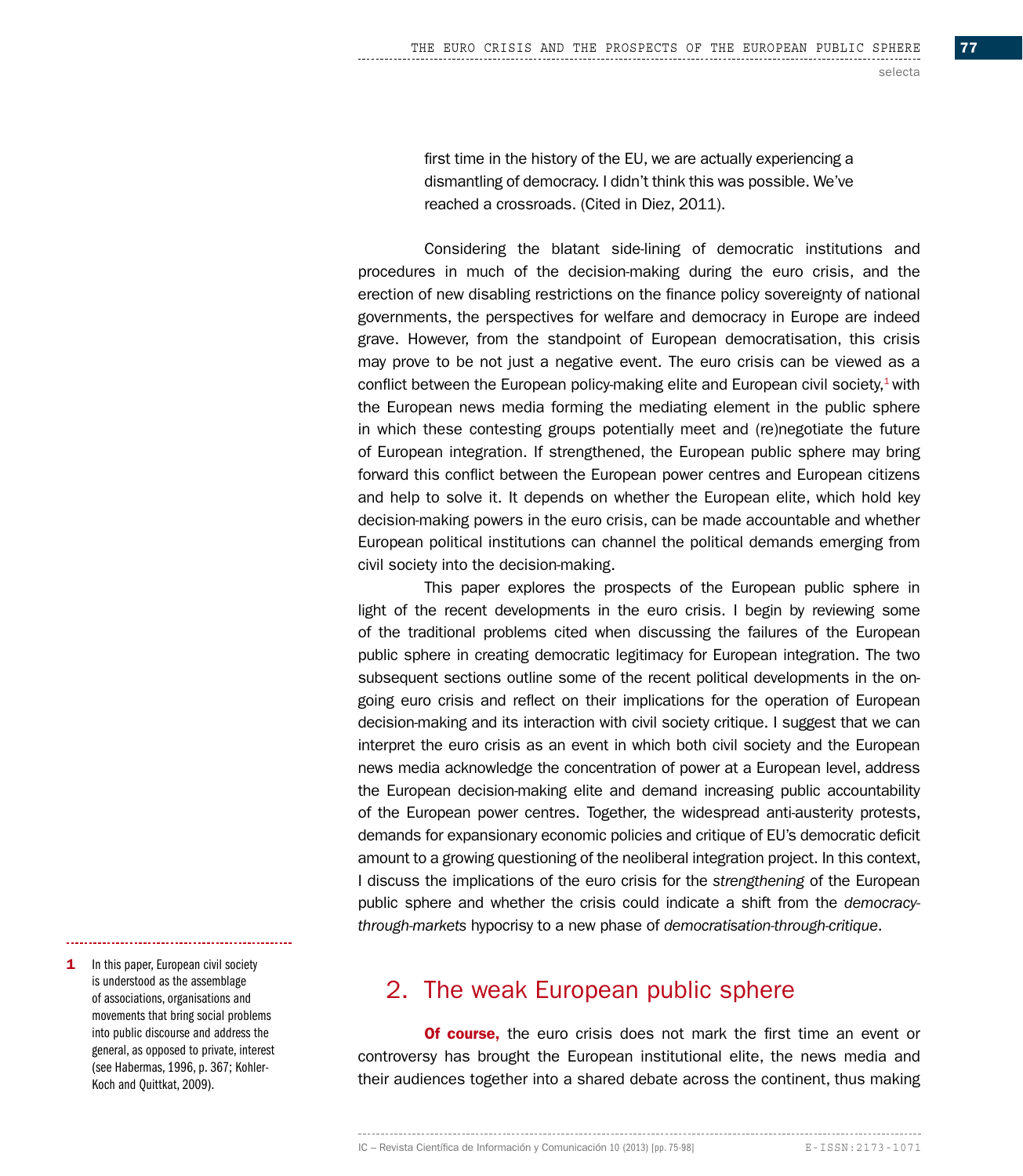Europe *a public issue*. In fact, the EU, especially the regular summits of European political leaders, has become part of the routine news agenda for quality European news media, even if it tends to spark little discussion among European citizens in normal circumstances. More substantial debates on European matters have been connected to events deemed historically significant, such as the introduction of the euro (de Vreese *et al*., 2001), or the (failed) ratification of the Constitutional Treaty (Fossum and Trenz, 2007; Oberhuber *et al*., 2005). Moreover, the EU institutions and politicians themselves have at times become the focus of simultaneous attention in all parts of Europe, particularly when a scandal has gained, or has been granted, a European dimension. For instance, the controversy over the EU's sanctions on Austria after Jörg Haider's election win in 2000 and the corruption scandals in the European Commission have triggered transnational debates on the significance and legitimacy of the EU as a political entity and on the meaning of European values (Schmidt-Gernig, 2002, p. 70; van de Steeg, 2006).

These shared news events have been of interest in a number of crossnational comparative analyses on European political communication and the public sphere (see Machill *et al*., 2006; Peters *et al*., 2005). Many of these studies have indeed indicated a certain "Europeanisation" of public spheres, referring to a phenomenon in which European issues increasingly become discussed in the national media and within national political debates (e.g. Brüggemann and Kleinen-von Königslöw, 2009; della Porta, 2003; Erbe, 2005; Kevin, 2003). In addition to providing common international topics of discussion, European news events often involve more substantial dimensions of concurrence: shared discourses, frames, values, and constructions of European history and identity (Díez Medrano, 2003; Eide *et al*., 2008; Olausson, 2010; Pfetsch *et al*., 2004; Trenz, 2007; Triandafyllidou, 2009; Triandafyllidou *et al*., 2009). Not only do news media share a similar international news agenda, but they also often tend to look at European issues from much the same angles. However, given the primacy of the national media systems in Europe, the most widely shared perspective is, somewhat paradoxically, the one that adopts a national framework to coverage of European issues (Heikkilä and Kunelius, 2008; Preston, 2009).

The most notable feature of the European public sphere is its fragmentation into a multitude of local, regional, national and transnational publics. This fragmentation is reflected in the plurality of media outlets each gathering their own audiences, thus creating rather exclusive, specialised and limited spaces of public communication on European matters (Kevin, 2003; Corcoran and Fahy, 2009). The news media operate according to their own logic, remain rather separate from each other, and largely fail to mediate the debates between the European elite, national elite and civil society publics. In other words, the media are not capable of bringing together the transnational and national political elites and European civil society into a common European discussion (Eriksen, 2007; Schulz-Forberg and Stråth, 2010). Indeed, European public communication has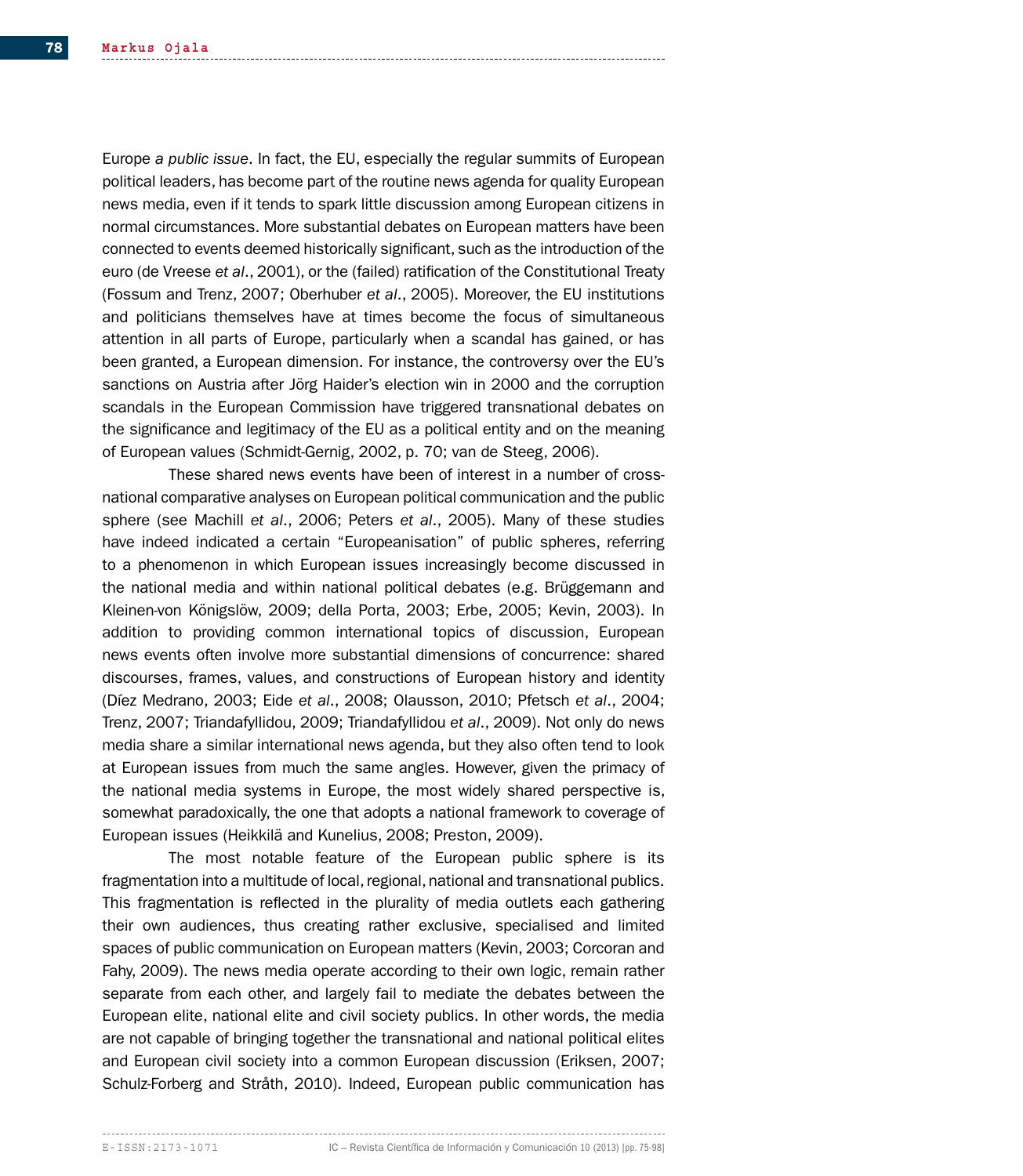remained so fragmented that, for many critical observers, it does not even make sense to speak of a European public sphere. For instance, Erik Eriksen (2005) has instead preferred to discuss specialised elite transnational networks and the *communicative spaces* they create as part of European policy-coordination and decision-making practices.

The failure of the mainstream media to integrate European publics in a common Europe-wide debate can partly be explained by their dependence on public authorities and decision-makers as their primary news sources. This news media *elite bias* has been indicated in many studies on political communication and media-state relations (e.g. Bennett, 1990; Robinson, 2001), as well as in studies on European political communication (e.g. Koopmans, 2004; Statham, 2007). However, in the case of the European public sphere, a better term for the phenomenon might be a *double elite bias*. This is created when the news media primarily follow the European authorities' agenda in the coverage of European matters, while balancing this focus with another elite bias, namely, by giving voice to the national elite's views on the issues. In this way, the mainstream news media tend to adopt elite discourses and definitions of European political questions and their solutions while largely excluding civil society voices and the alternative definitions emerging from social movements and voluntary associations.

The double elite bias in the mainstream news media coverage of European issues threatens to narrow down publicly available political discourses. On the one side are the European decision-making elite, who are in charge of the EU's policy formation, while on the other are the national political elite, which typically play into populist anti-EU sentiments and present the union as a threat to sovereignty, democracy, national economy and social welfare. While partly understandable, the habitual concentration on this clearcut conflict between the EU and the national institutions by the mainstream media results in a simplistic representation of the European political division as being one between the pro-European internationalists and the anti-European nationalists (cf. Linden-Retek, 2012). With the exclusion of European civil society voices from political debates, the news media effectively limit the discourse on Europe and frame it within the lines of *more integration versus disintegration*, without giving space to discussions on *what kind of integration*. Consequently, news journalism is in danger of promoting an image of the EU as an intergovernmental body, instead of a polity with internal ideological struggles over its political direction.

Of course, the news media are not the only institutions to blame for the problems in the European public sphere. Many other factors in the political system can explain why public communication on European matters has not resulted in a more coherent Europe-wide political debate or in the formation of a European public opinion in any meaningful sense. Scholars of European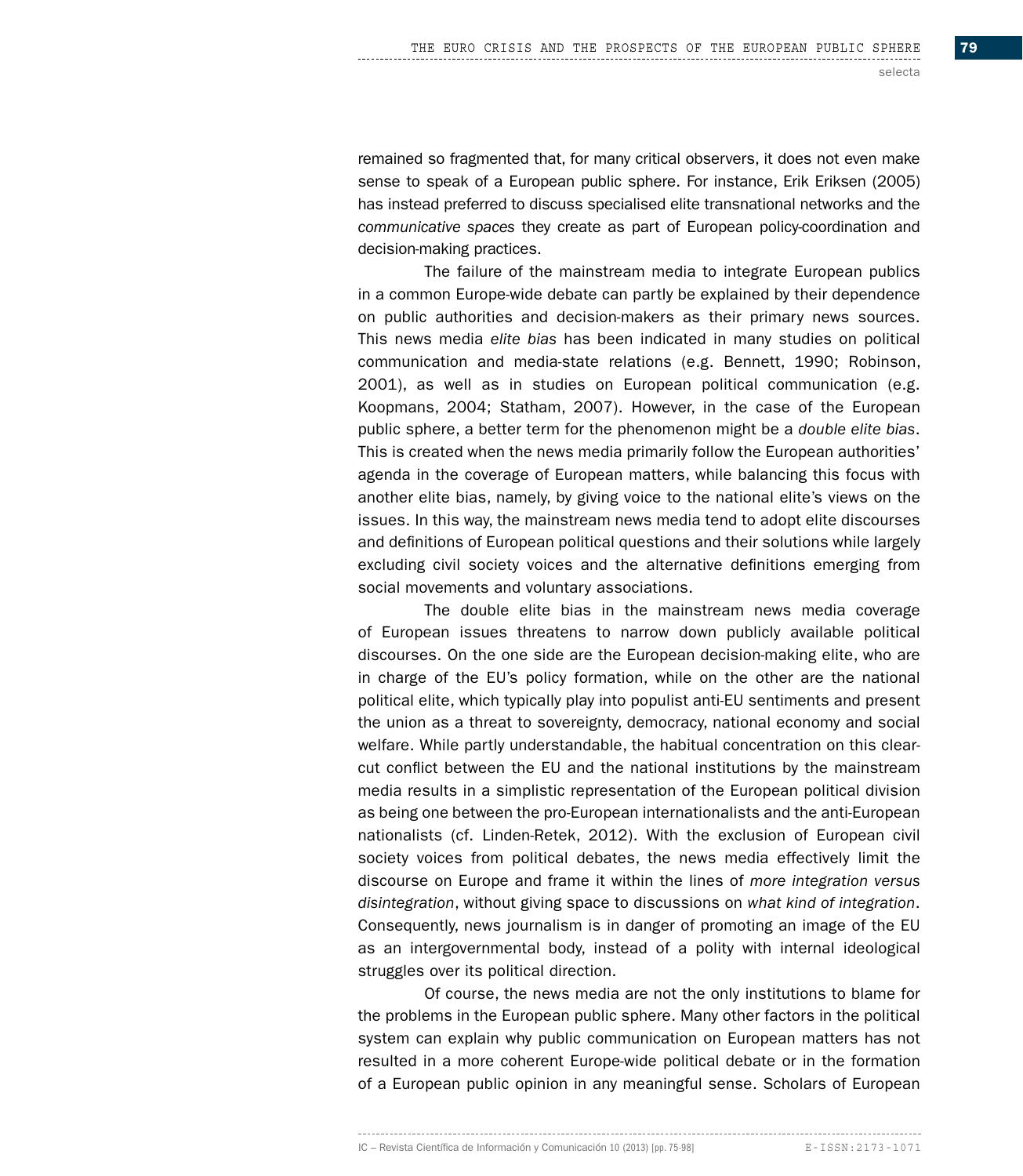politics often make general acknowledgements regarding the non-existence of a shared European identity, a European polity, a European public opinion, or, indeed, a European democracy (Mörä, 2009). Thus, the European public sphere cannot be analysed by examining the European media alone, but must be assessed against its political and institutional background. The capacity of the European public sphere to strengthen the democratic processes on the European level depends not only on the news media, but also on the capacity of the European political system to integrate into its decision-making critiques and demands formulated in civil society.

A major impediment to a functioning European public sphere is the EU itself as a political system. Relationships of accountability, representativeness and responsibility are vague in EU's political system that occupies a place somewhere between a federal state and a federation of independent states. Moreover, the uneven integration process has led to a union that has a high concentration of power in some areas (as in monetary policy), but almost no power in others (as in fiscal policy). In the absence of a truly *political union*, as called for by Habermas (2001), the EU is in many ways ill-equipped to respond to public critique and to channel political demands emanating from civil society (Kohler-Koch, 2009). Unable to operate either democratically or effectively, the EU suffers from the lack of both *input-oriented* and *output-oriented* legitimacy (Scharpf, 2011): on the one hand, the decisions made on the European level do not result from democratic deliberation among citizens and the channelling of their demands through the European political system, and, on the other, the EU seems increasingly unable to provide the citizens with solutions to the problems the polity is facing.

Therefore, from the perspective of the public sphere the institutional problem in Europe is not so much the lack of Europe-wide media or platforms of debate. The more acute problem is the absence of political institutions that could be referred to by European civil society. There is no political centre for the European public sphere with which citizens and their critique can be connected, and the decision-making elite public and the counter-public of civil society have remained separated. As a consequence, the European public sphere remains decidedly *weak* (Eriksen, 2007; Fraser, 2007): the public protests and critique are lost in the fragmented public sphere, and there are no real ways of channelling them into institutional political processes. Of course, the weakness of the public sphere only adds to the legitimacy problem of the EU and contributes to the rise of anti-systemic, or *anti-European*, political forces (cf. Karppinen, 2009). The ascent of nationalist populism in Europe, and particularly the rise of Golden Dawn in Greece, may partly be seen as an alarming indication of how the current management of the euro crisis is further increasing the sense of illegitimacy of European decision-making (van Gent *et al*., 2013).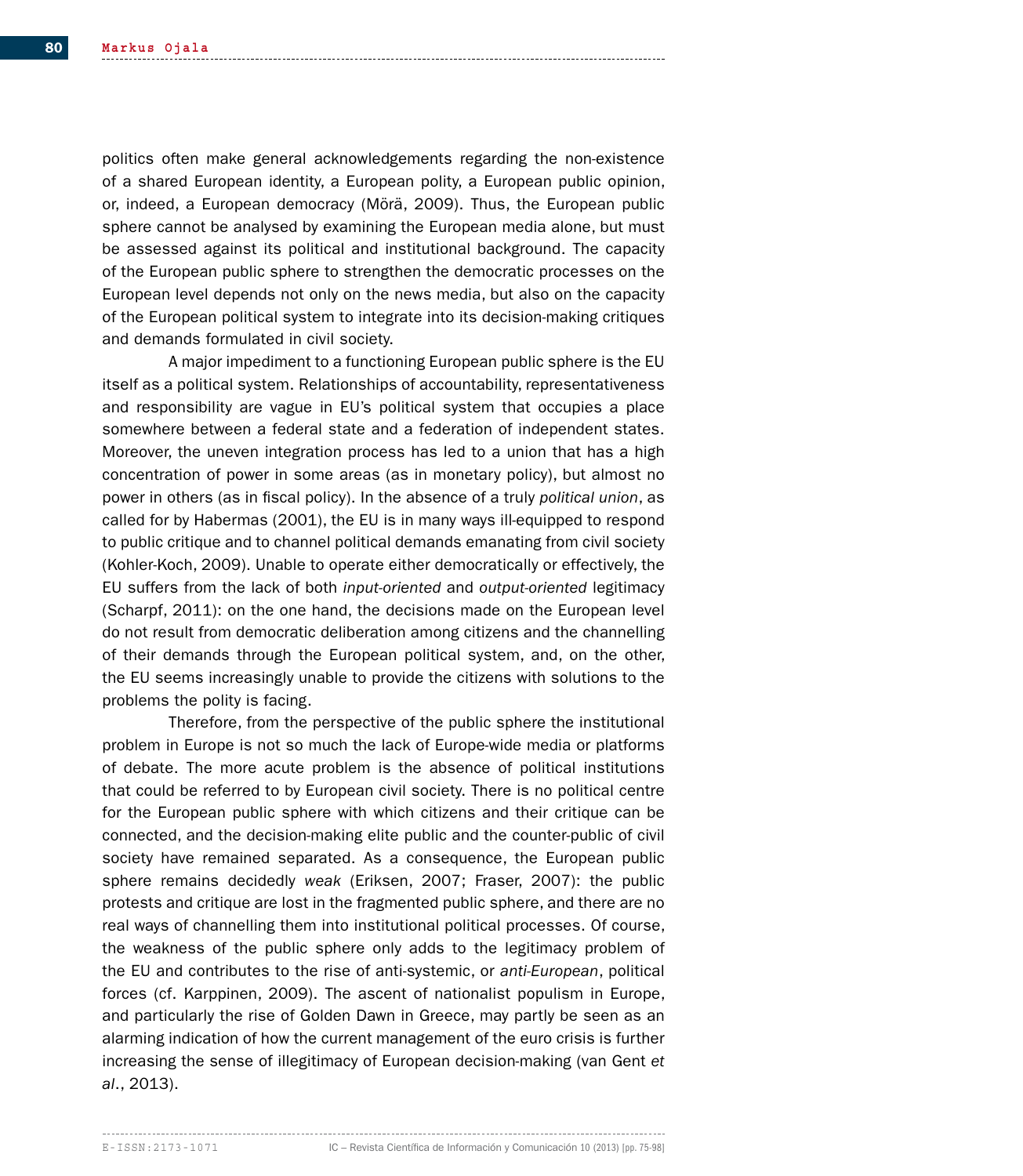# 3. Elite decision-making and civil society critique in the euro crisis

**Overall, the** potential for the European public sphere to function as a platform for democratic deliberation and civil society supervision over political decision-making is severely hampered by its structural fragmentation, elite-driven information flows and the lack of clear institutional relationships of responsibility and accountability in the EU. As Aeron Davis (2010) has pointed out, a possible consequence of the inability of the public sphere to connect citizens with decisionmaking processes is the isolation and insulation of the specialist elite public from wider social and political debates in society (pp. 132–4). In light of the discussion above, it is not difficult to find arguments for an existence of this kind of disconnect between the decision-making elite and civil society in Europe.

Since the spring of 2010, European authorities have designed and implemented a wide range of policies to specifically address the euro crisis. The crisis itself has primarily been presented in terms of market turmoil, particularly as one that is hampering the operation of banks and their lending practices by diminishing trust in the financial markets. This dominant elite interpretation of the nature of the euro crisis can be evinced in the way that many European bureaucrats and decision-makers, including Olli Rehn, Commissioner for Economic and Monetary Affairs, have habitually justified the policy measures with the stated intention of calming and stabilising the markets and restoring financial market confidence in the overall economy (e.g. Rehn, 2012, 2013b).

Some of the policy measures have directly addressed the perceived *liquidity crisis* in the banks of the eurozone. Thus the European Central Bank (ECB) has not only lowered interest rates, but has also engaged in *non-standard monetary policy responses* and injected new money into the banking system in order to encourage banks to increase their lending to businesses and consumers and to kick-start growth again (Traynor, 2012; Cour-Thimann and Winkler, 2013). Other measures have been more indirect in nature. Building confidence among banks in the soundness of the overall financial system has been the primary motive behind the 2010 and 2011 stress tests of the eurozone banks, conducted by the European Banking Authority, and behind the agreement on the Single Supervisory Mechanism (EBA, 2011a, 2011b; ECB, 2013). Similarly, the famous public pledge by ECB President Mario Draghi to do "whatever it takes" to secure the stability of the financial markets and to prevent the break-up of the eurozone was made with the aim of convincing banks of positive future prospects and persuading them to increase credit flows to the real economy (Draghi, 2012a, 2012b).

Another primary interpretation of the euro crisis has been one of a *sovereign debt crisis*, referring to the rapid acceleration of interest rates on government debt to *unsustainable levels* in some of the eurozone countries. Of course, the interest rate hikes are directly linked to the broader financial market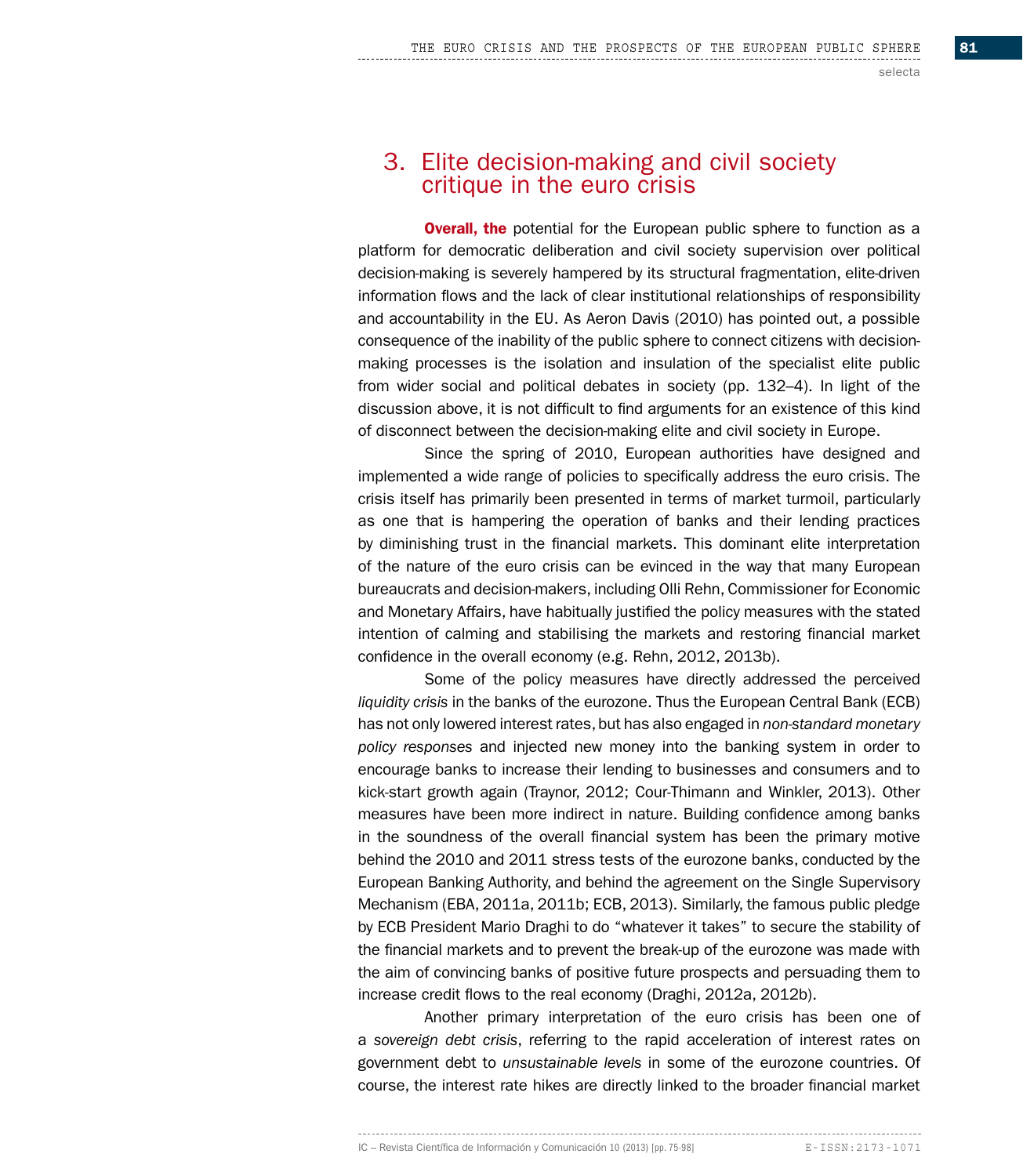turmoil, and are simply one of its manifestations: lenders have become to feel insecure about the capability of governments to pay back their accumulated debt, which has led to the rise of the interest rates on new credit (Patomäki, 2013, pp. 75–76; Wray, 2012, p. 182). One part of the policy response to these fears have been the so-called bail-out loans to Greece, Ireland, Portugal, Spain and Cyprus, as well as the creation of the European Financial Stability Facility, the European Financial Stabilisation Mechanism and the European Stability Mechanism to handle these bail-outs (CESifo, 2012; EEAG, 2012). In the meantime, the ECB has engaged in operations to purchase bonds issued by troubled governments from secondary markets in order to bring down the interest rates and thus alleviate the perceived risk of the break-up of the eurozone (Cœuré, 2013). The other part of the policy response has consisted of imposing strict austerity programs to reduce public spending, as well as reaching eurozone-wide agreements on the Fiscal Compact, and on the so-called six-pack and two-pack regulatory reforms. They have purportedly been designed to improve market confidence in the longer-term growth prospects and competitiveness of eurozone economies (Rehn, 2013a).

Regardless of the success of these various policy measures and the soundness of the economic rationales behind them, this brief and incomplete account serves to illustrate how active the European policy elite have been during the euro crisis. A great deal of the essential decision-making in the crisis has been taken at the supranational level in key EU institutions, and the crisis has intensified policy formulation by, and coordination between, the European Council, the Euro Group of finance ministers, the Commission and the ECB. The execution of monetary operations, creation of finance mechanisms, imposition of economic policies and structural reforms on debtor governments, as well as the formulation of new eurozone-wide regulatory measures, are, in turn, decisions that greatly affect and delimit parliamentary policy-making independence at the national level (Patomäki, 2013, pp. 94–95). The euro crisis has also witnessed the formation of new transnational coordinative and decision-making cliques, such as the Troika, which has organised the bail-out loans and overseen the accompanying structural reforms in debtor countries, and the Frankfurt Group, consisting of the leaders of Germany and France, as well as the heads of the Euro Group, the ECB, the European Commission and the International Monetary Fund. These unelected bodies have used considerable power over national parliaments during the crisis (Scharpf, 2011; *The Economist*, 2011). At the same time, the six-pack and twopack regulatory reforms to the Stability and Growth Pact have bestowed new supervisory and regulatory powers on the EU Commission and Parliament (EC, 2013; Lemangnen, 2013).

The assumption of new responsibilities by the European institutions and the increased execution of power at the supranational level have not gone unnoticed by European civil society. As a response to the eurozone elite's crisis policies, popular resistance has carried a substantial European dimension. Civil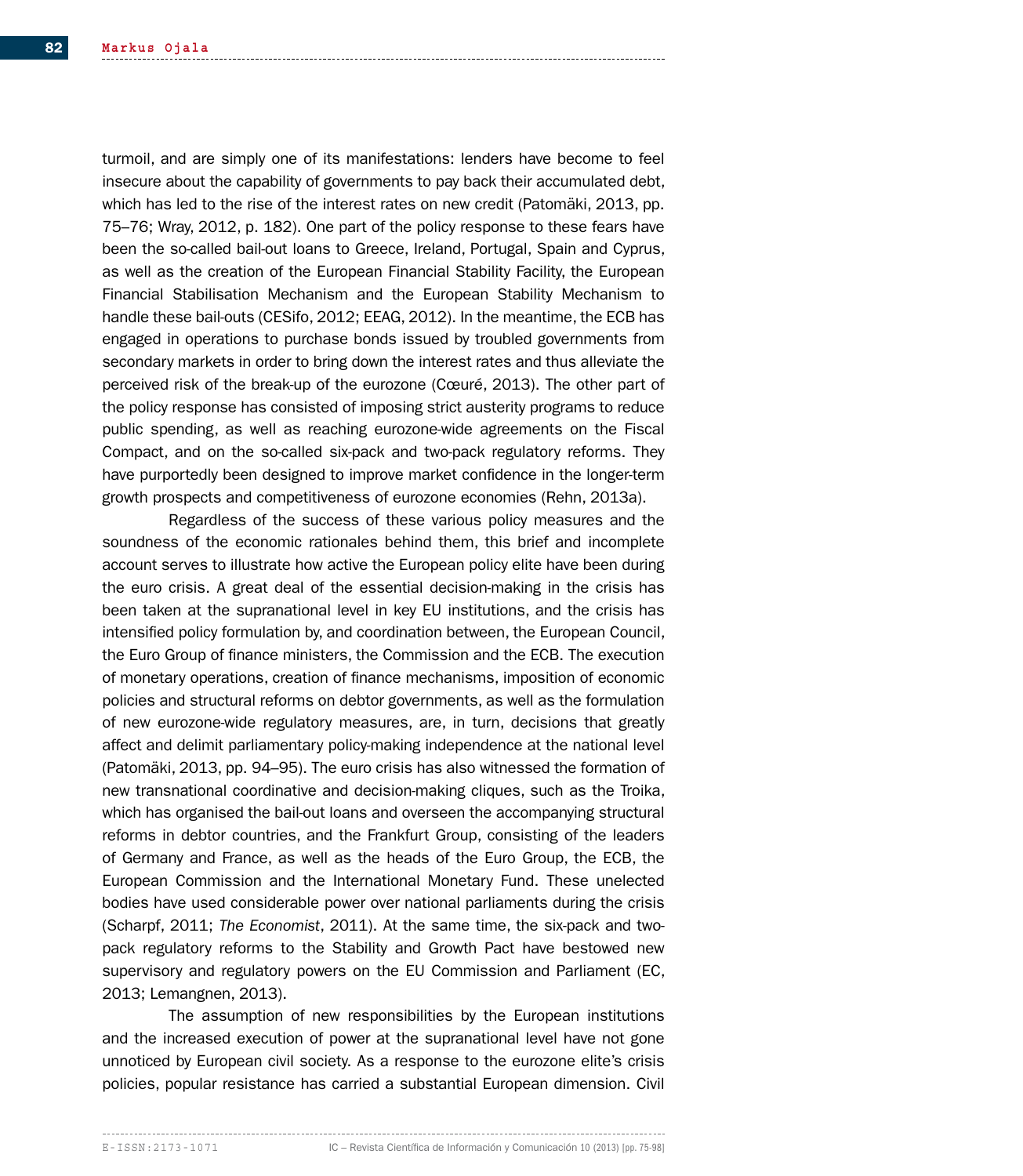society organisations (CSOs), political movements and public demonstrators across the eurozone, particularly in the worst-hit countries, have held the supranational bodies responsible for the social and economic crises and the crippling policies imposed on the public and private sectors (e.g. Kington *et al*., 2012; Phillips, 2011; Teevs, 2013; van Gent *et al*., 2013). Not only have there been many expressions of transnational solidarity among protesters in different eurozone countries, but demonstrators have also posited themselves directly against the European power elite (e.g. Durkin, 2013; McMahon, 2012; RT, 2013).

In the public mobilisation sparked by the euro crisis, the constructed political divides have partly run along national lines. This can be observed, for instance, in the anti-German demonstrations in Greece and Cyprus and in the way ethnocentric discourses about the *profligate southern Europeans* have been mobilised with considerable success in some of the creditor countries (e.g. Kollewe, 2012; Pop and Kidner, 2012; Savaricas, 2013). The tendency of the mainstream media to nationalise issues has undoubtedly contributed to such discourses and to a focus on national politics in much of the euro crisis debate. However, despite these limitations posed by the media systems and journalistic practices, the public debate has also witnessed an unmistakably European frame, which has been evident in the critiques against austerity measures, European bank bailouts and other official crisis responses, as well as against the economic policy orthodoxy underlying these decisions. In this opposition directed at the European power centres, street protesters, social movements and CSOs have received public support from economists and political analysts who have grown increasingly disillusioned with the economic policy doctrines established by the eurozone elite and with their impact on the European economy. With highly visible interventions by influential economists, such as Paul Krugman and Paul de Grauwe, the questioning of the dominant crisis policy has entered the mainstream news agenda, and even in such elite media platforms as the *Financial Times* explicit denouncements have been repeatedly aimed at the eurozone decision-makers by prominent opinion leaders (e.g. Krugman, 2012; Münchau, 2013; Pérez, 2011; Wolf, 2011, 2013).

These developments point to a growing concentration of the public debate and political action on the European level, something that Habermas (2001) expected would follow from the gradual shift of power from national to European institutions (p. 17). It is now not only lobbyists and business organisations in Brussels that are involved in European politics, but also, increasingly, political parties, labour unions, CSOs, social movements and street demonstrators. As a consequence, the economic crisis in the eurozone has become deeply politicised; that is, it has been translated into an issue of political and social controversy all over Europe. The clearest indication of this politicisation is the way the EU has become a hot topic in a number of national elections since 2010 (Chryssogelos, 2013). One of the earliest member states to witness the political impact of the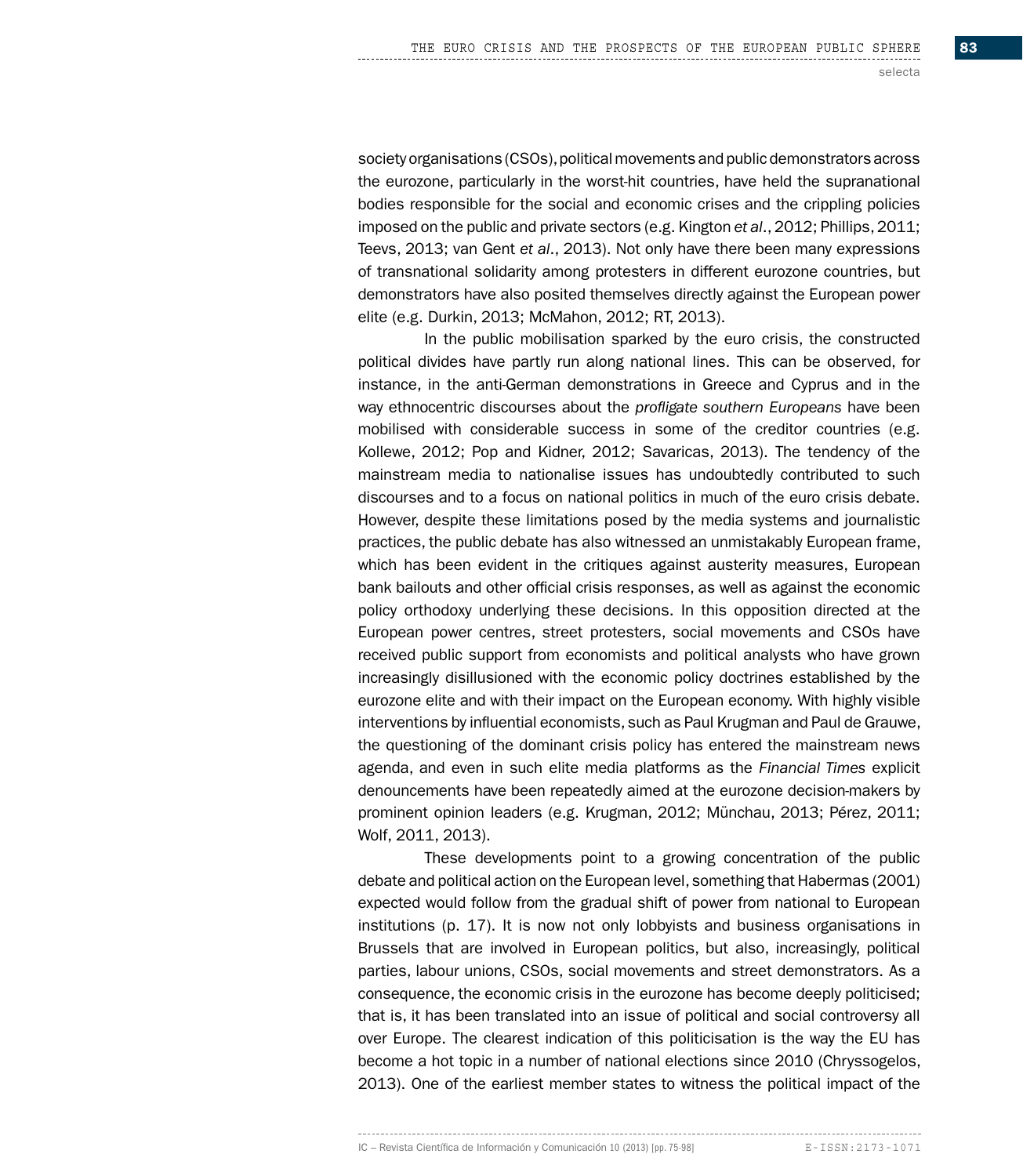euro crisis was Finland, where the heated debate on the bail-out loans to Greece and Portugal significantly contributed to unprecedented gains for the *Eurosceptic* Finns Party in the 2011 parliamentary elections (Pernaa and Railo, 2012). Perhaps the most successful political mobilisation against the eurozone elite has thus far been the Syriza coalition, which established itself as a major political force in the Greek parliamentary elections of 2012 (Callinicos, 2012).

That the public critique and popular resistance against the dominant euro crisis policies have thus far impacted politics mostly at the national level is testament to the superior ability of national institutions to offer conduits for political change. At the European level, the corresponding channels are weaker, and changes are more difficult both to achieve and to discern. Admittedly, the growing popularity of anti-elite parties in many member states, and the deepening public controversy around the crisis policies, have caused some unease and tension among the EU elite (e.g. Neuger, 2013; Spiegel, 2013). Still, overall, and despite the public politicisation of the euro crisis, the European elite has been capable of manufacturing agreements and loan programmes and of selling, or imposing, their public sector cut prescriptions and other measures of *internal devaluation* on national parliaments and labour markets without facing a significant challenge or political alternative (Ruparel, 2012). As Davis' (2010) warning concerning the isolation of specialist elites from more democratic and inclusive spaces of debate suggests, the European elite discourse has largely been insulated from any relevant criticism of the adopted policies.

The actual policies pursued by the eurozone elite can be viewed in the context of this relative isolation and insulation: the highly unpopular bank bail-outs, publicly funded credit mechanisms, the devolution of parliamentary sovereignty over national budgets by supranationally supervised fiscal pacts and the paralysing austerity measures have all been pushed through regardless of the protests and critique voiced not only by civil society movements and organisations, but also by many mainstream economists regarding the immorality, undemocratic nature, economic counter-productiveness and outright harmfulness of such measures. As the European elite has disconnected from civil society, so has it lost its grasp of the real social crisis that is crippling Europe.

# 4. Implications of the crisis for the European public sphere

**The question** to be asked is whether the euro crisis might, over time, change the situation in ways that could bridge the gap between the European civil society and the decision-making elite, and strengthen the European public sphere in the process. In some ways, the euro crisis arguably differs quite significantly from any previous event or issue in the European public sphere.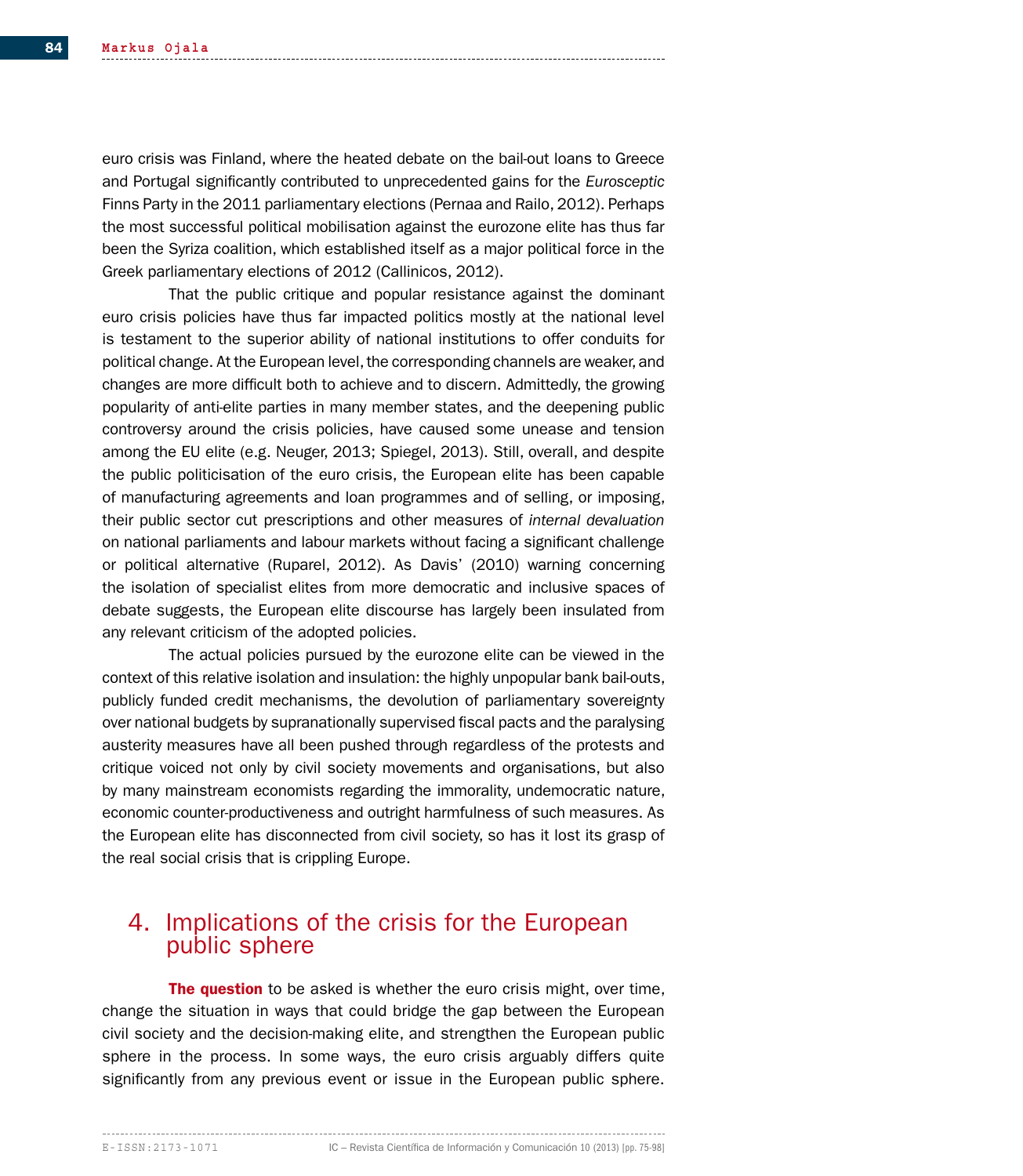This prolonged crisis has meant that European citizens have, within their partly interconnected public spheres, already discussed the European debt issue for over three years. The debate has been atypically intensive, with the news media reporting new political and market developments practically every week, and the extensive time-span has made possible the introduction of new actors and ideas into the debate, as well as the elaboration of critiques and political alternatives. $2$ Furthermore, the crisis has been significant in the way it has brought together political, economic and social dimensions, which have all become part of the same discussion.

In other words, the euro crisis has provided just the kind of continuous issue that Habermas (2001) deemed a prerequisite for the EU becoming *a sphere of publics* in which the citizens, albeit divided along national and other audience-specific lines, converge around a common topic and follow the relevant controversies in other countries and publics (pp. 18–19). It could therefore be argued that the euro crisis is unprecedented, not only economically, but also as a phenomenon of the European public sphere. As a result, awareness of the interconnected fates of not only European economies, but also the people(s) themselves, may have never been stronger and more widespread among European citizens than it is now.

The significance of this growing public awareness of Europe's economic and social importance for the lives of its citizens may become clearer when highlighted against the long history of European communication. Tracing the history of the European public sphere since the late 18th century, Hartmut Kaelble (2002) argues that, while European communication has traditionally been highly elite-centred, the debates on European issues have considerably intensified over the last decades, involving a wider range of groups in society on par with the region's economic and political integration. Since the 1980s in particular, both expert communication and media attention have increasingly focused on European matters. As the EU's political power has extended from common market regulation to other social fields, issues such as security, environment and immigration have also gained a European dimension in political and public communication. Moreover, with the increased presence of, and intervention in, the everyday life of its citizens, the EU has become a controversial issue in national public spheres.

The euro crisis fits neatly into Kaelble's historical narrative of intensifying European communication, and seems to advance many of the developments that point to the gradual strengthening of the European public sphere. As argued in the preceding section, the euro crisis has evidenced a degree of concentration of decision-making and authority on supranational institutions, as well as a growing recognition of these European power centres among the European public. Discussion of European problems has consequently extended from the exclusive elite and expert spheres to civil society groups and

2 The press coverage of the euro crisis is being studied from a cross-national comparative perspective in a project coordinated by the Reuters Institute for the Study of Journalism. Some early reports on the national data are available online and offer indications of the breadth of the euro crisis coverage across Europe. Reports are available at: https://reutersinstitute.politics.ox.ac.uk/ research/research-focus-areas/businessand-financial-reporting/the-euro-crisismedia-coverage-and-perceptions-ofeurope-within-the-eu.html [Consulted: 11 October 2013].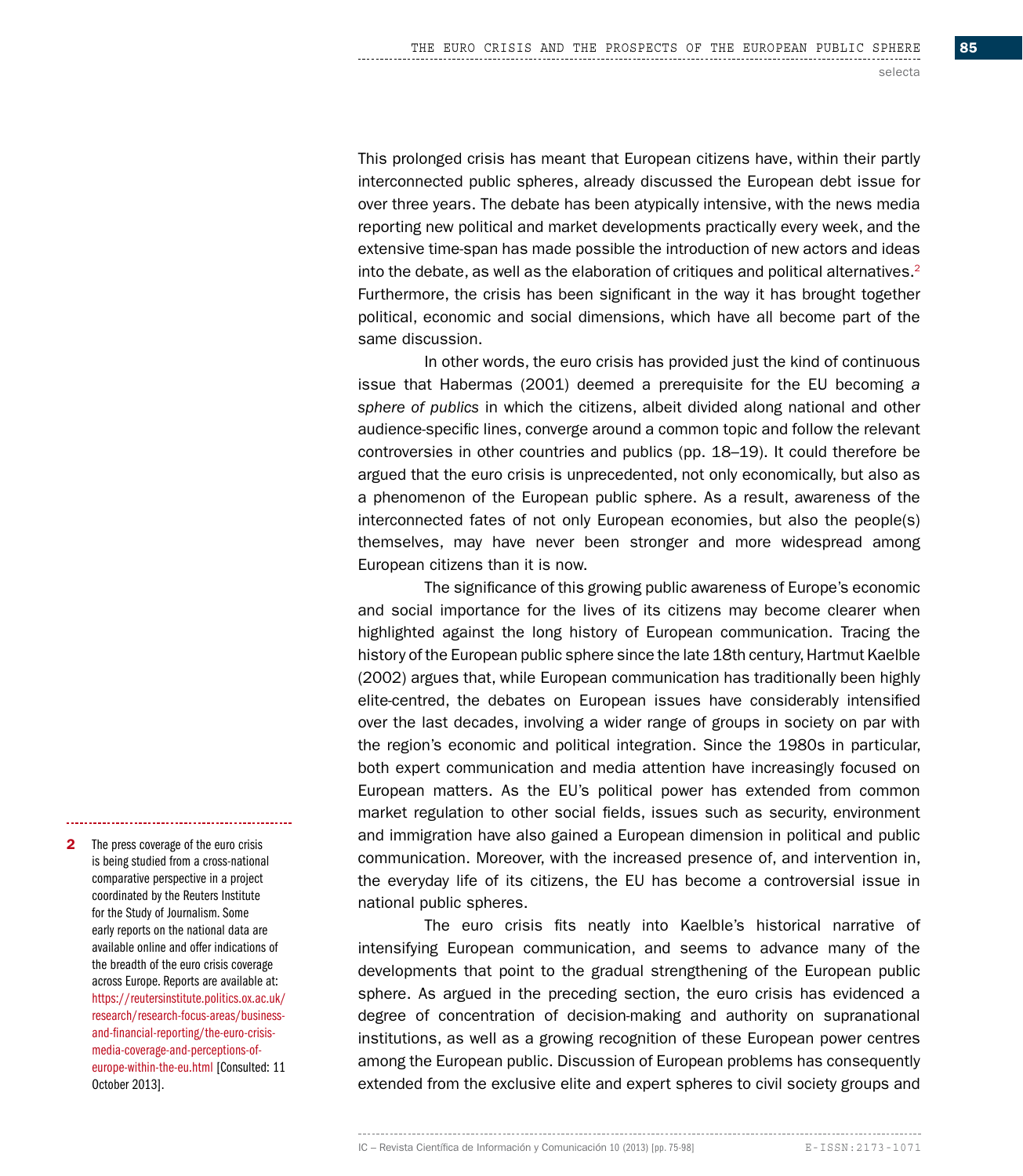has involved even the general public, thanks to the intensive attention paid to the crisis by the national news media. Moreover, the Europe-wide debate on the merits of *austerity* indicates how the European public sphere has been capable of formulating shared vocabularies and mediating them across different language communities (cf. Blichner, 2007).

Most importantly, in addition to its impact on domestic politics, the euro crisis has been significant in reinvigorating public debates on the direction and nature of European integration. As a consequence, the neoliberal market-led project of integration has been challenged from two sides. As the rise of *Eurosceptic* forces suggests, the crisis has given greater visibility to those demanding an overturn of the integration project and a return to national monetary and budgetary sovereignty in the form of a break-up of the euro. However, it has also given new impetus to calls for the democratisation of EU institutions, including the ECB, in order to make them better serve the EU-wide needs for employment and social security: overturning the neoliberal, market-led integration in favour of the more progressive and social democratic policies of Keynesian demand management, full employment programmes, balance of trade imbalances and greater regulation of financial markets (Patomäki, 2013).

What do these challenges to European integration imply for the public sphere? The entire problem of the European public sphere, both as an academic and political concern, is closely connected to the overall process and politics of European integration. As Schulz-Forberg and Stråth (2010) point out, the idea of the European public sphere has primarily been raised in academic and political debates concerning the nature and direction of European integration towards a democratic EU. However, the actual dynamics behind the emergence and consolidation of the public sphere as part of overall democratisation have often been neglected in these debates.

Since the early 1990s, the EU's political and institutional rhetoric on the European public sphere has primarily addressed the problem of democracy in terms of common identities and symbols. The official discourse has concentrated on the ways in which the European public sphere could create a sense of belonging and feelings of togetherness among European people (Horvat, 2013; Shore, 2000). Much of the academic research has followed suit, transferring to the European level a particular interpretation of the formation of national democracies, popularised by Benedict Anderson's (1991) coinage of the notion of *imagined communities*, which emphasises the active invention of nations as an essential part of the construction of common identity and solidarity among citizens. For Schulz-Forberg and Stråth (2010), this model for European democracy manifests an ahistorical misunderstanding of the processes that led to the formation of nations (p. 16). Far from being a discursive invention *from above*, democratisation historically advanced through a complex process of social struggles and conflicts. Correspondingly, the public sphere should not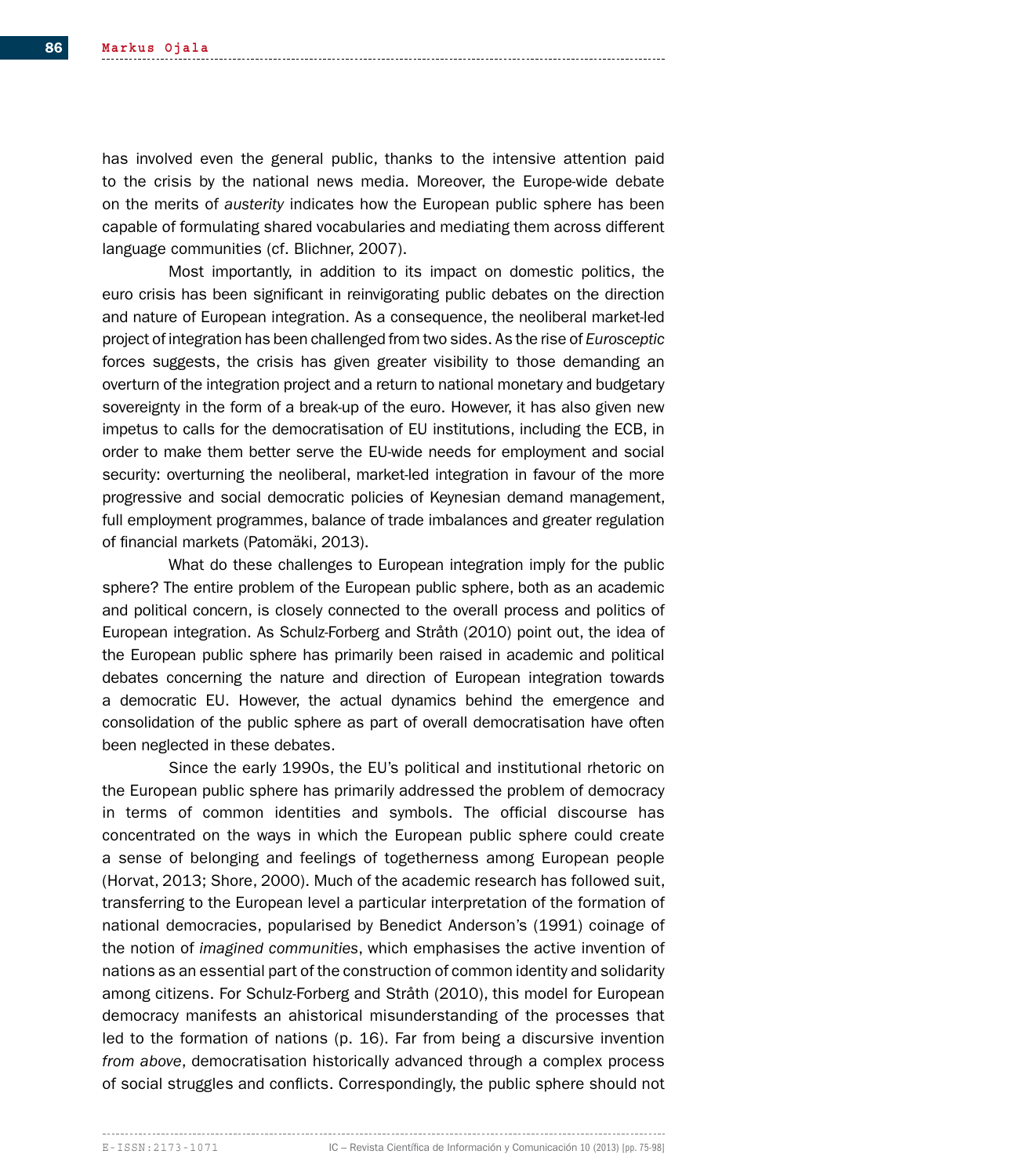be viewed so much in Habermasian terms of rational consensus-promoting debate, but as a sphere for the expression of social conflict and critique.

As opposed to the Andersonian perspective of discursive imaginations and Habermasian notions of rational deliberation and consensus, Schulz-Forberg and Stråth (2010) depart from Reinhart Koselleck's (1988) ideas of democracy, politics and the public domain. In this argument, the public domain is used to formulate social critique and to address political authority, demanding its attention (Koselleck 1988, p. 53). Critique does not so much delegitimise political rule as recognise the existence of a sovereign and its rights to rule (ibid., pp. 118–119), but, if successful, the critique is capable of creating a widespread experience of a crisis in society, which the power centre must address in one way or another (Schulz-Forberg and Stråth, 2010, pp. 14–15). Thus a crisis, or public sense of a crisis, is an important moment in politics and democracy.

Schulz-Forberg and Stråth are, of course, not the only scholars to concentrate on conflict and critique in contrast with rational deliberation and formation of shared opinions as the basic dynamic of the democratic process. In particular, Chantal Mouffe (2005) has emphasised the importance of the agonistic struggles of suppressed groups in opening up the public sphere for new issues introducing them to the political domain. Without such continuous articulation of differences and conflicts in the public sphere, the political system is in danger of becoming de-politicised and losing its legitimacy. The public sphere, then, is a form of contention and conflict; it is concerned with the formulation of critique that forces the political power centre to respond to it.

As regards the dynamics of European politics and democracy, the present Europe-wide debate on the euro *crisis* suggests that the European public sphere is at least capable of facilitating opinion formation and critique. However, to become consequential the critique must have a clear political addressee; it must be directed at a sovereign authority that has the power to respond to the demands made in the public sphere (Schulz-Forberg and Stråth, 2010, p. 15; Fraser, 2007). As suggested by previous discussion, European CSOs are to some extent fulfilling their task and formulating such critique that identifies and addresses European power centres (cf. Kohler-Koch, 2009, pp. 51–52). The European media, in turn, are mediating these critiques among the general public in order for the shared crisis consciousness to grow. However, only when the domination of the economic crisis frame preferred by the European elite turns into a widespread sense of a social and political crisis can the elite be forced to truly address the euro crisis as a social crisis, instead of focusing on the interests of the banks and the financial sector. The euro crisis can mark *a political moment* in European history and serve its Koselleckian function in the democratic process only to the extent that power in the EU becomes both (self-) identified and responsive to civil society critique.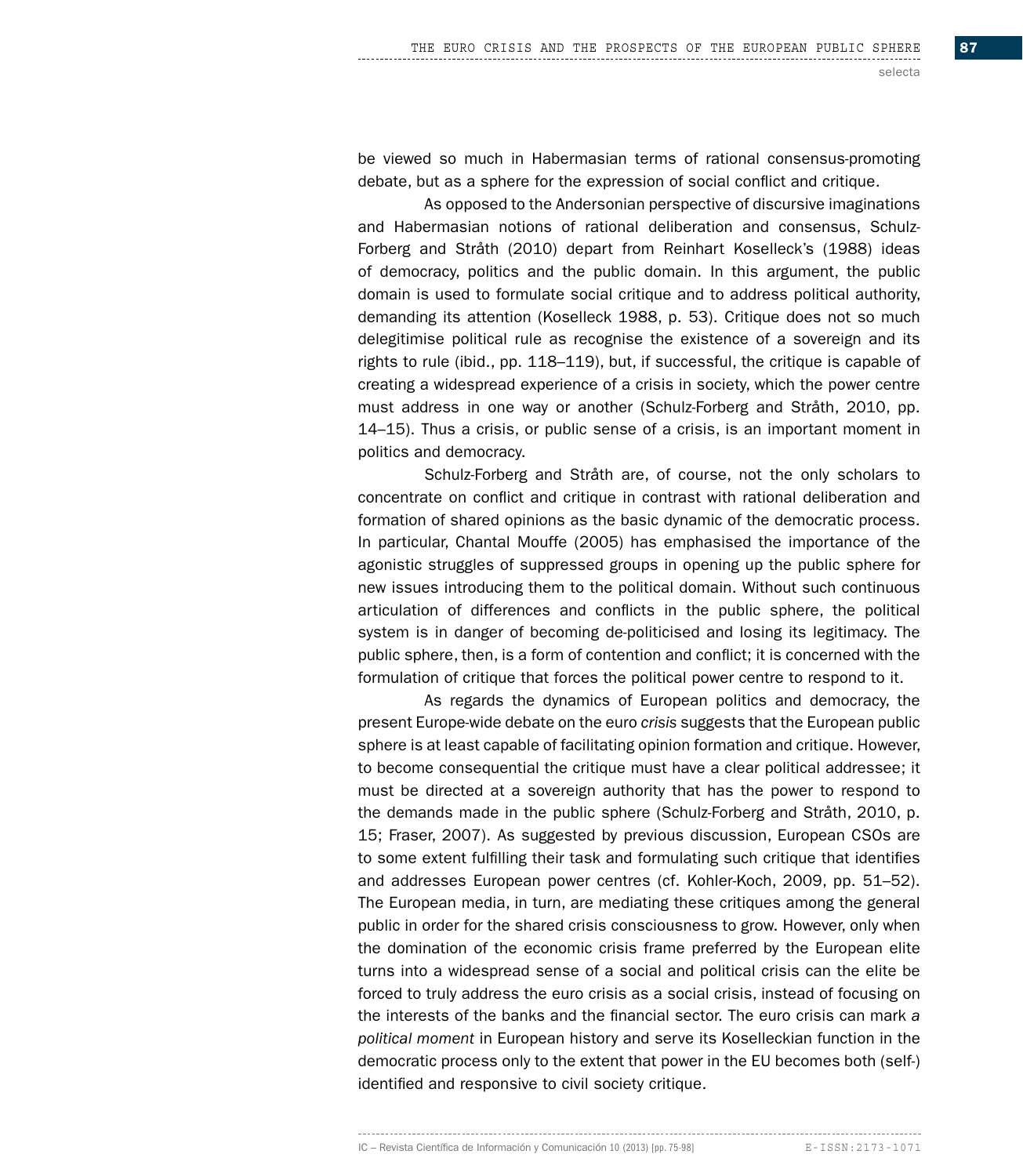# 5. Conclusion

This paper has reviewed some elements of the *weak* European public sphere and reasons for its historical inability to connect the counter-publics of civil society with the elite public of the decision-makers into a democratic public process of conflict and critique. This disconnect not only intensifies the sense of illegitimacy of the political order in Europe, but also affects the capability of the political system to formulate policies that would get Europe out of the current economic and social crisis. However, it is also possible to draw more optimistic interpretations from the euro crisis and recognise some positive future prospects for the European public sphere and democracy.

Firstly, as the crisis develops, the inconsistencies in the elite narratives of it are likely becoming more and more pronounced, both with the help of, and despite the obstruction of, the mainstream media still hampered by its *double-elite bias*. Secondly, the prolonged crisis should offer increasing opportunities for CSOs and critical civil society voices to get their message through to the general public. The way in which the spring 2013 debates over the soundness of the economic theory behind the austerity policies, promoted by the European Commission in particular, were widely covered in the mainstream media offers a promising example (e.g. Brinkmann, 2013; Doncel, 2013; Hewitt, 2013; Steinbock, 2013). Thirdly, the crisis also encourages the construction of alternative European political projects that could be shared transnationally. Both CSOs and political parties can develop new forms of transnational connections and integration. The European leftwing parties are already attempting to devise shared programmes and construct political alternatives to the current neoliberal crisis policies (Dimitrakopoulos, 2012; Palmer, 2012).

As a consequence, it may be that the critique formulated in civil society and presented in the public sphere does eventually get channelled through EU institutions. If we consider the recent moves by the eurozone elite, some indeed seem to address issues that have been promoted by European CSOs for many years. Good examples are the steps taken towards the introduction of the financial transaction tax and some of the agreed measures on tax havens, even if these have remained rather modest (EC, 2012; Patomäki, 2013, pp. 89–94; Rettman, 2013). In the domain of macroeconomic policy, the ECB has adopted several measures, including bond-purchase operations to keep the governments' borrowing costs within a tolerable limit, which many post-Keynesian and neo-Keynesian economists alike have been advocating for quite some time (see, e.g., Wray, 2012). In addition, the debates between austerity and growth-stimulating policies in the Council and the Euro Group signal the influence that growing public pressures, caused by the lack of growth and rising unemployment in the eurozone, have on the political agenda of the European power centres (Simon *et al*., 2013).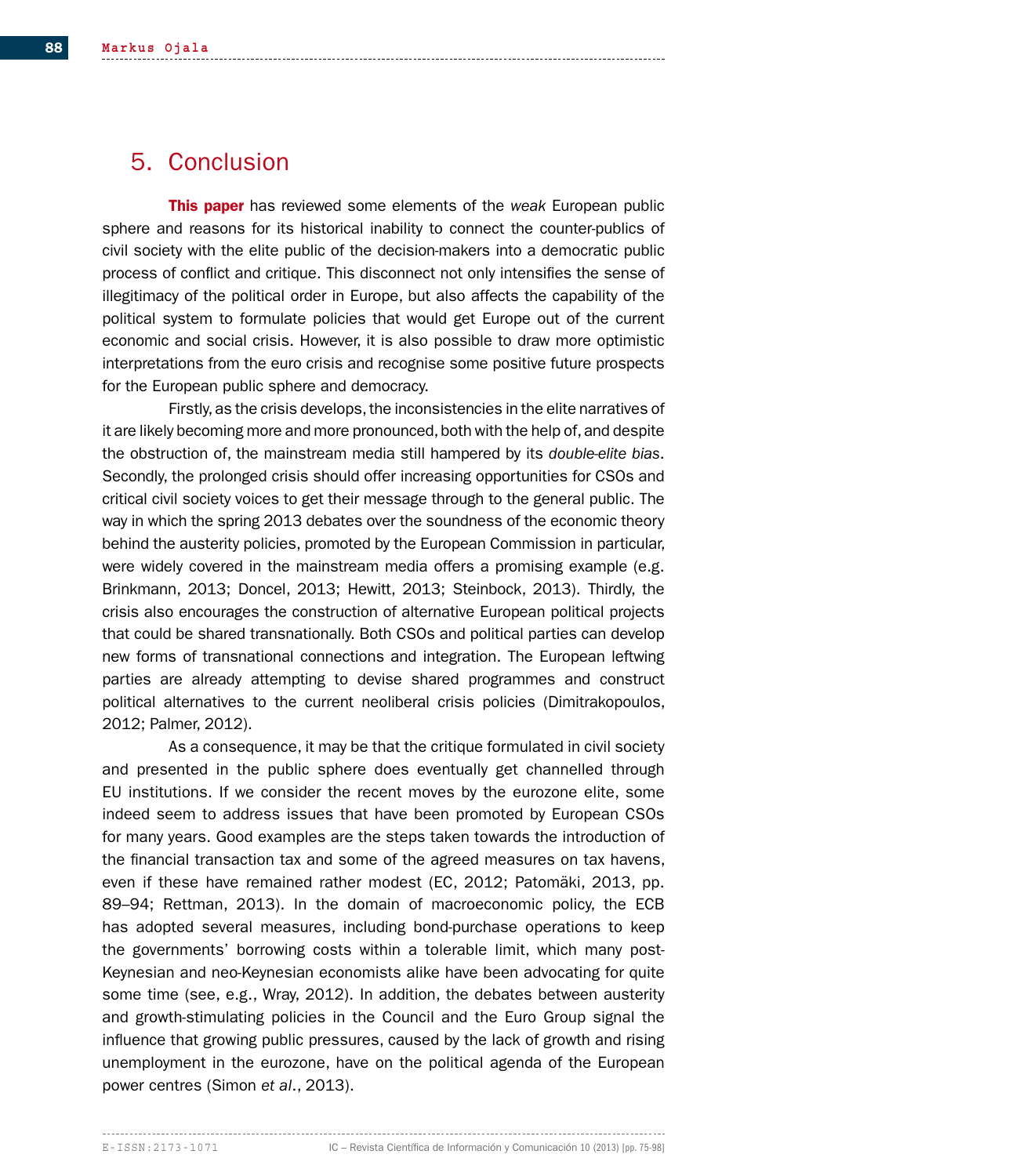Insofar as such dynamics of conflict and critique between the European elite and civil society become reinforced in the euro crisis, the subsequent politicisation of the EU could even see us moving from a *weak* to a *strong* form of the European public sphere. The notion of a *strong* public sphere refers to an "institutionalised public sphere with a power centre as a point of reference and with institutionalised forms of representation, negotiation and deliberation" (Schulz-Forberg and Stråth 2010, p. 92). The strengthening of the European public sphere would mean that it no longer remains disconnected from European political decision-making. Rather, the public debate on European issues among civil society groups would be increasingly reflected in the political process and would have real consequences for the exercise of power.

Although these kinds of institutional arrangements could result from further political integration and centralisation of power at the European level, it is important to recognise that supranational authorities and powers already exist in Europe. Further consolidation of this power in the hands of particular institutions is not essential for the strengthening of the public sphere. What is needed now is to integrate the democratic element with the already existing institutions, organisations and practices of European politics. It requires *public* exercise of power: institutionalised ways of presenting critique, public arenas of political conflict and institutions responsible for channelling these debates into decisionmaking (cf. Habermas, 2001). The construction of democratic legitimacy through a functional transnational public sphere would also mean a move from informal *governance* to institutionalised *government* (cf. Schulz-Forberg and Stråth, 2010, pp. 105–112).

A central question in this paper has been whether the euro crisis indicates a move towards a more politically viable or *stronger* European public sphere, and whether the crisis can lead to improved European democracy. Inevitably, the answer to such questions remains decidedly vague as there are contradicting indications. The European public sphere continues to suffer from the elite disconnect and from the institutional deficiencies of the EU. However, if the European elite remain committed to *stay the course* of budgetary discipline, which will most likely lead the continent to prolonged economic hardships with consistently high unemployment rates, we may see that a more democratic and social European integration project starts to gain strength. It is dependent on the European civil society's ability to voice a united protest and to formulate a viable economic policy as an alternative to the dominant austerity orthodoxy, as well as on the ability of European parties, particularly on the left, to adopt these visions into a shared policy programme and to gain public support for such a project. Only in this way could we see a move from *the hypocrisy of democracy-through-market* of the past two decades towards a new phase of *democratisation-through-integration*.

The future of the European public sphere and democracy is decisively open at the moment. This is what a *crisis*, after all, is all about: it is a decisive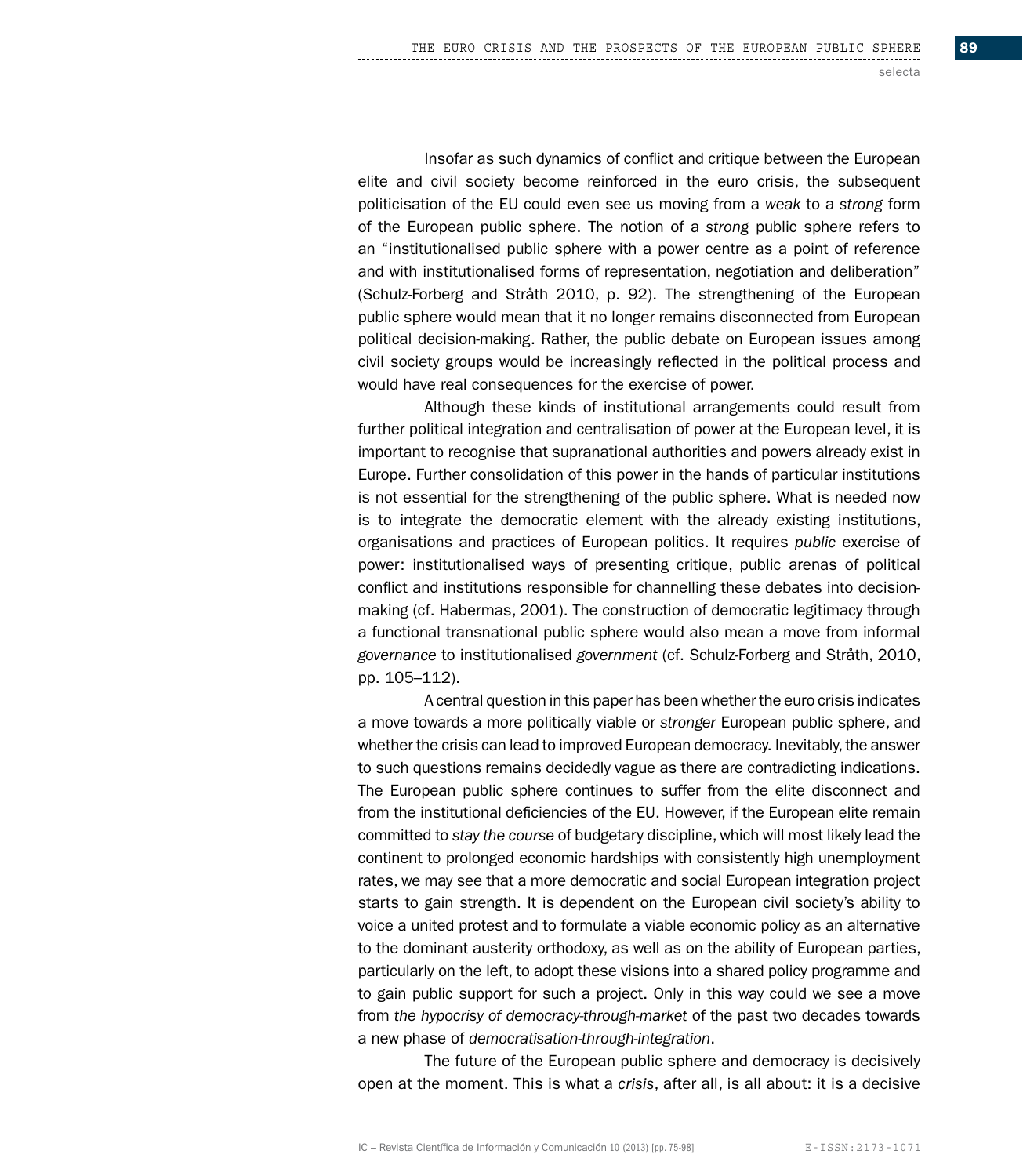moment, a turning point – or, in Habermas' words, *a crossroads* – in which the future direction is still unclear. Some involved in the euro crisis debate doubt that Europe could work as a democratic political entity and argue that the sovereign nation-states are the only spaces in which democracy can realistically be expected to function. We might ask, however, whether turning back the integration process and a return towards the rule of sovereign nationstates are viable alternatives. Are national institutions capable of dealing with global problems, or do we need supranational forms of governance? If the answer is that transnational institutions of decision-making are in the European public interest, then the issue of the democratic legitimacy of such powers will not go away.

## *Acknowledgements*

*The author would like to thank Timo Harjuniemi for his help in the revision of the manuscript, as well as the two anonymous referees for their invaluable aid in the improvement of the argument.*

## **BIBLIOGRAPHY**

- Anderson, B. (1991). *Imagined communities*. London: Verso.
- Bennett, W. L. (1990). Toward a theory of press-state relations in the United States. *Journal of Communication,* 40(2), pp. 103-127.
- Blichner, L. C. (2007). Political integration in Europe and the need for a common political language. In Schlesinger, P., and Fossum, J. E. (Eds.), *The European Union and the public sphere: A communicative space in the making?* (pp. 154–168). London: Routledge.
- Brinkmann, B. (2013): EU-Kommission will trotz Rechenfehler weiter sparen. *Süddeutsche Zeitung Online*, 19 April 2013. Available at: http://sz.de/1.1653272 [Consulted: 31 May 2013].
- Brüggemann, M., and Kleinen-von Königslöw, K. (2009). 'Let's talk about Europe': Why europeanization shows a different face in different newspapers. *European Journal of Communication,* 24(1), pp. 27-48.
- Callinicos, A. (2012). The second coming of the radical left. *International Socialism*, 135. Available at: http://www.isj.org.uk/ index.php4?id=819& [Consulted: 11 October 2013].
- CESifo (2012). *The exposure level: Bailout measures for the Eurozone countries and Germany's exposure*. Munich: CESifo. Available at: www.ifo.de/w/3yvNcFyNC [Consulted: 9 October 2013].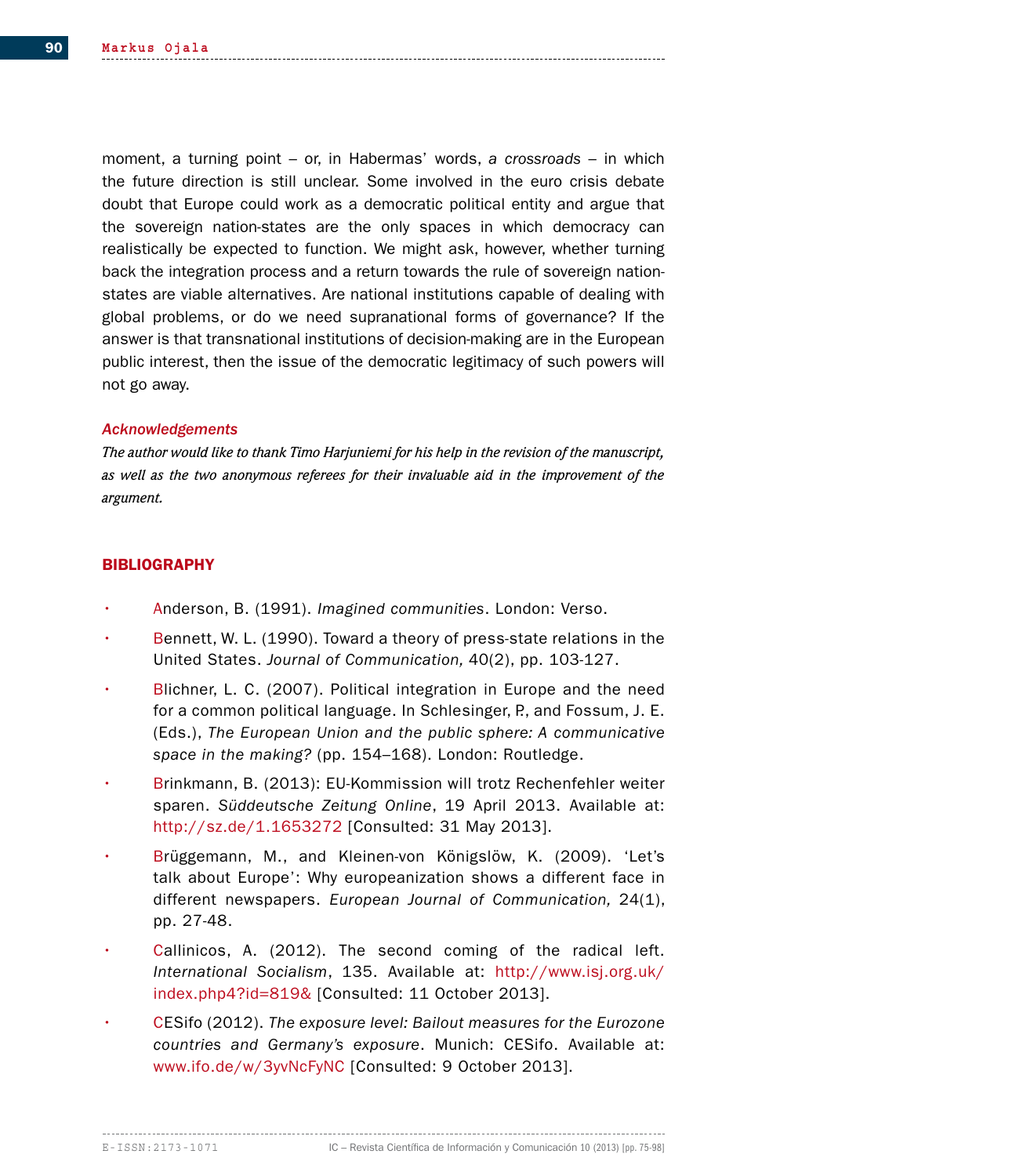- Chryssogelos, A.-S. (2013). The evolution of the 'populist potential' in European politics: From new right radicalism to anti-system populism. *European View*, 12(1), pp. 75-83.
- Cœuré, B. (2013). *Outright monetary transactions, one year on*. Speech at The ECB and its OMT programme conference in Berlin, 2 September 2013. Available at: http://www.ecb.europa.eu/press/key/ date/2013/html/sp130902.en.html [Consulted: 9 October 2013].
- Corcoran, F., and Fahy, D. (2009). Exploring the European elite sphere. *Journalism Studies,* 10(1), pp. 100-113.
- Cour-Thimann, P., and Winkler, B. (2013): *The ECB's non-standard monetary policy measures: The role of institutional factors and financial structure*. Working paper 1528 of the European Central Bank. Available at: http://www.ecb.int/pub/pdf/scpwps/ecbwp1528.pdf [Consulted: 31 May 2013].
- Davis, A. (2010). *Political Communication and Social Theory*. London: Routledge.
- de Vreese, C. H., Peter, J., and Semetko, H. A. (2001). Framing politics at the launch of the euro: A cross-national comparative study of frames in the news. *Political Communication,* 18(2), pp. 107-122.
- Delanty, G., and Rumford, C. (2005). *Rethinking Europe: Social theory and the implications of Europeanization*. London: Routledge.
- della Porta, D. (Ed.). (2003). *Dimensions of Political Opportunities and the Europeanisation of Public Spheres*. Europub.com project report. Available at: http://europub.wzb.eu [Consulted: 14 October 2013].
- Díez Medrano, J. (2003). *Framing Europe: Attitudes to European Integration in Germany, Spain, and the United Kingdom*. Princeton, NJ: Princeton University Press.
- Diez, G. (2011). A philosopher's mission to save the EU*. Der Spiegel Online*, 25 November 2011. Available at http://www.spiegel.de/ international/europe/0,1518,799237,00.html [Consulted: 31 May 2013].
- Dimitrakopoulos, D. G. (2012). Social democracy and Europe's crisis*. OpenDemocracy*, 20 February 2012. Available at: http://www. opendemocracy.net/dionyssis-g-dimitrakopoulos/social-democracyand-europe%E2%80%99s-crisis [Consulted: 31 May 2013].
- Doncel, L. (2013): Olli Rehn: veredicto, culpable. *El País*, 24 February 2013. Available at: http://economia.elpais.com/ economia/2013/02/23/actualidad/1361648299\_169664.html [Consulted: 31 May 2013].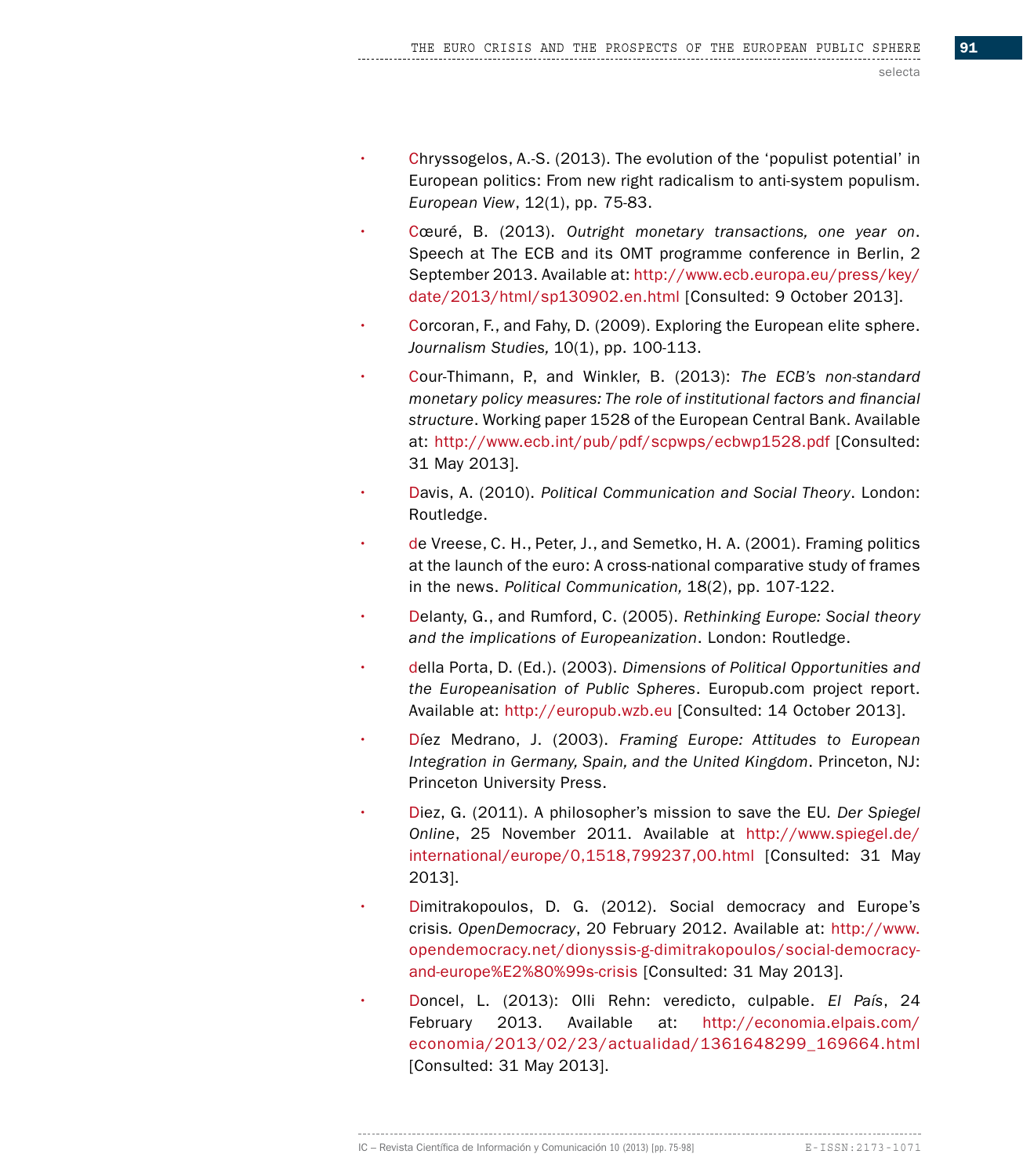• Draghi, M. (2012a). *Verbatim of the remarks made by Mario Draghi*. Speech at the Global Investment Conference, London, 26 July 2012. Available at: http://www.ecb.europa.eu/press/key/date/2012/html/ sp120726.en.html [Consulted: 9 October 2013].

——— (2012b). *Introductory statement to the press conference (with Q&A)*. Press conference in Frankfurt am Main, 6 September 2012. Available at: http://www.ecb.europa.eu/press/pressconf/2012/html/ is120906.en.html [Consulted: 9 October 2013].

- Durkin, K. (2013). Europe: Protests hit austerity. *Worker's World*, 20 March 2013. Available at: http://www.workers.org/articles/2013/03/20/ europe-protests-hit-austerity/ [Consulted: 10 October 2013].
- EBA (2011a). *The EBA announced a new round of stress tests*. EBA press release, 13 January 2011. Available at: https://www.eba.europa.eu/-/ the-eba-announced-a-new-round-of-stress-tests [Consulted: 9 October 2013].
	- —— (2011b). *The EBA details the EU measures to restore confidence in the banking sector*. EBA Press release, 26 October 2011. Available at: http://www.eba.europa.eu/-/the-eba-details-the-eu-measures-to-restoreconfidence-in-the-banking-sector [Consulted: 9 October 2013].
- EC (2012). *An Action Plan to strengthen the fight against tax fraud and tax evasion*. Communication from the Commission to the European Parliament and the Council, 6 December 2012. Available at: http://ec.europa.eu/ taxation\_customs/resources/documents/taxation/tax\_fraud\_evasion/ com\_2012\_722\_en.pdf [Consulted: 10 October 2013].
	- (2013). *'Two-pack' enters into force, completing budgetary surveillance cycle and further improving economic governance for the euro area*. European Commission Memo, 27 May 2013. Available at: http://europa.eu/rapid/ press-release\_MEMO-13-457\_en.htm [Consulted: 10 October 2013].
- ECB (2013). *ECB welcomes European Parliament vote to create single supervisory mechanism*. ECB press release, 12 September 2013. Available at: http://www.ecb.europa.eu/press/pr/date/2013/html/ pr130912.en.html [Consulted: 9 October 2013].
- EEAG (2012). *The EEAG report on the European economy*. Munich: CESifo. Available at: http://www.cesifo-group.de/portal/pls/portal/ docs/1/1213655.pdf [Consulted: 9 October 2013].
- Eide, E., Kunelius, R., and Phillips, A. (Eds.). (2008). *Transnational Media Events: The Mohammed Cartoons and the Imagined Clash of Civilizations*. Gothenburg: Nordicom.
- Erbe, J. (2005). "What do the papers say?" How press reviews link national media arenas in Europe. *Javnost - the Public,* 12(2), pp. 75-92.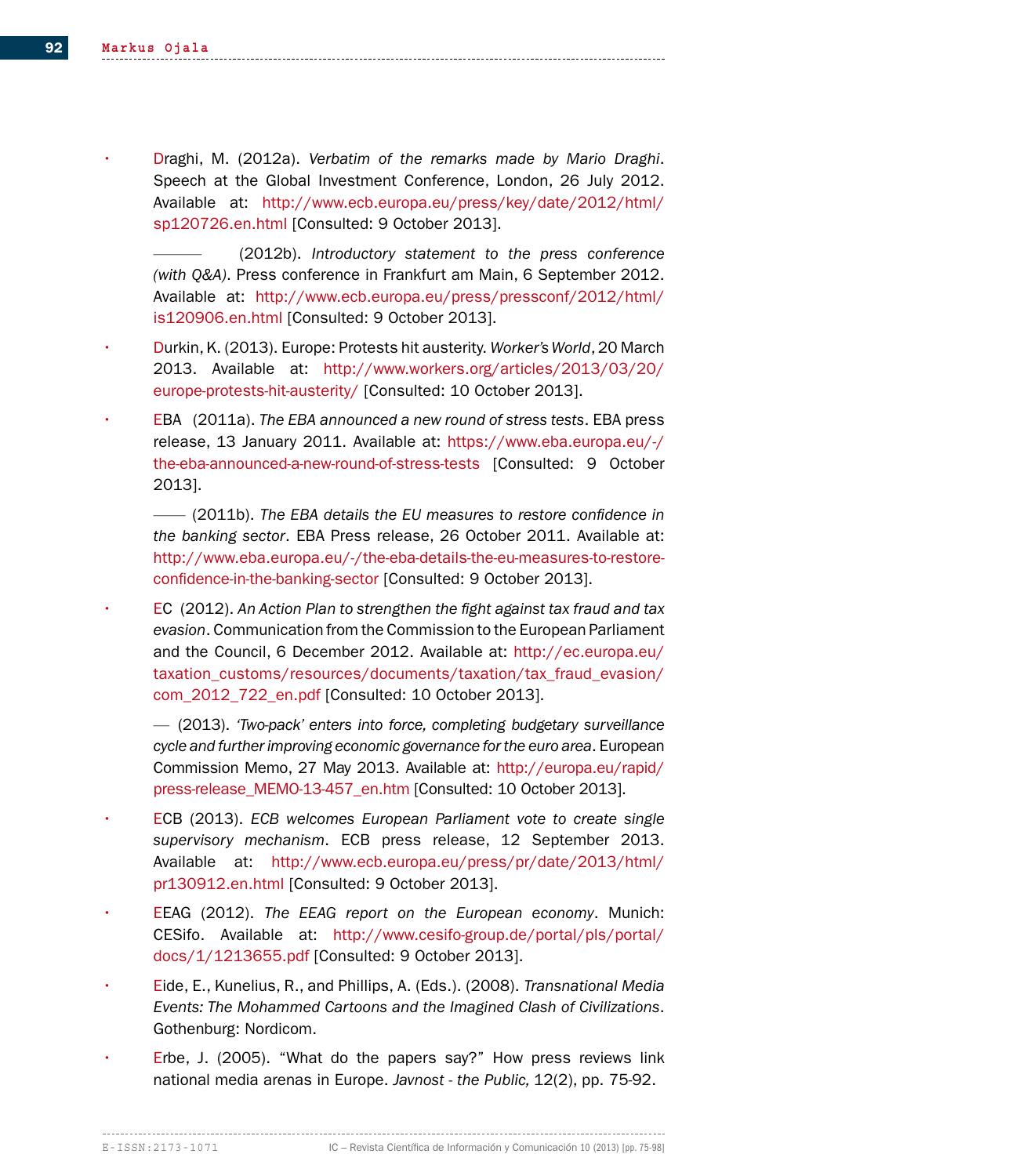• Eriksen, E. O. (2007). Conceptualising European public spheres: General, segmented and strong publics. In Schlesinger, P., and Fossum, J. E. (Eds.), *The European Union and the Public Sphere: A Communicative Space in the Making?* (pp. 23-43). London: Routledge.

——— (2005). An emerging European public sphere. *European Journal of Social Theory,* 8(3), pp. 341-363.

- Fossum, J. E., and Trenz, H. (2007). The public sphere in European constitution-making. In Schlesinger, P., and Fossum, J. E. (Eds.), *The European Union and the Public Sphere: A Communicative Space in the Making?* (pp. 206-221). London: Routledge.
- Fox, B. (2012). Europe's cities hit by anti-austerity protests. *EUobserver*, 14 November 2012. Available at: http://euobserver.com/political/118203 [Consulted: 10 October 2013].
- Fraser, N. (2007). Transnationalizing the Public Sphere. *Theory, Culture & Society*, 24(4), pp. 7-30.
- Habermas, J. (1989). *The structural transformation of the public sphere*. Cambridge: Polity Press.

——— (1996). *Between facts and norms*. Cambridge: Polity Press.

——— (2001). Why Europe needs a constitution. *New Left Review*, 11, pp. 5-26.

- Heikkilä, H., and Kunelius, R. (2008). Ambivalent ambassadors and realistic reporters: The calling of cosmopolitanism and the seduction of the secular in EU journalism. *Journalism,* 9(4), pp. 377-397.
- Hewitt, G. (2013): Europe: Retreat from austerity. *BBC News Online*, 23 April 2013. Available at: http://www.bbc.co.uk/news/world-europe-22269616 [Consulted: 31 May 2013].
- Hobsbawm, E. (1997). An afterword: European Union at the end of the century. In Klausen, J., and Tilly, L. (Eds.), *European integration in social and historical perspective* (pp. 267-275). Oxford: Rowman and Littlefield.
- Horvat, K. V. (2013). *The role of small nations in a globalizing world: The European public sphere and perspectives from small European countries*. Paper presented at the round table conference The European public sphere and small nations: is there a critical role for academic intellectuals? Helsinki, 7-8 June 2013.
- Kaelble, H. (2002). The historical rise of a European public sphere? *The Journal of European Integration History,* 8(2), pp. 9-22.
- Karppinen, K. (2009). European public sphere(s) and the challenge of radical pluralism. In Salovaara-Moring, I. (Ed.), *Manufacturing Europe. Spaces of Democracy, Diversity and Communication* (pp. 53-66). Gothenburg: Nordicom.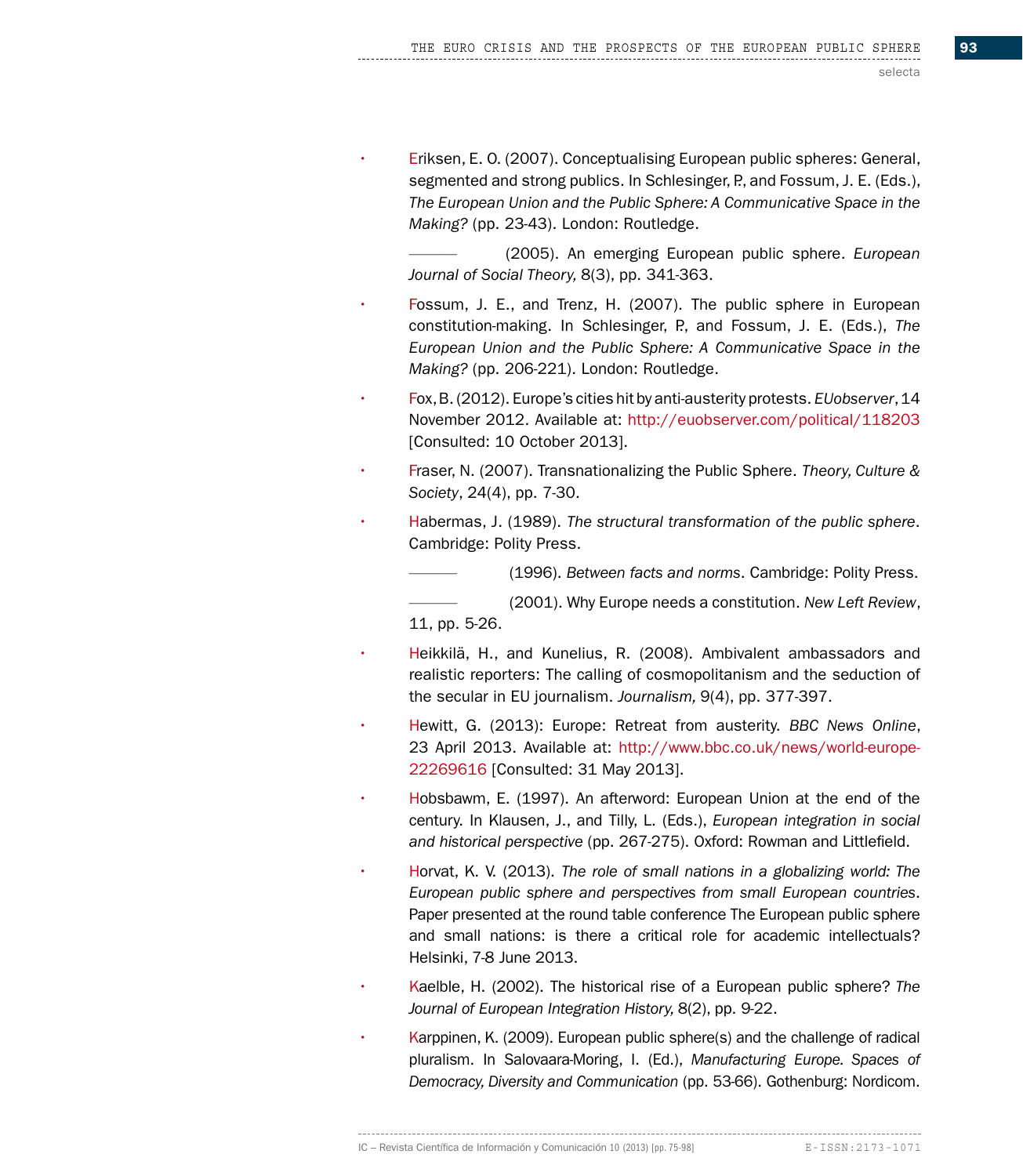- Kevin, D. (2003). *Europe in the Media: A Comparison of Reporting, Representation, and Rhetoric in National Media Systems in Europe*. Mahwah, NJ: Lawrence Erlbaum Associates.
- Kington, T., Smith, H., Willsher, K., and Roberts, M. (2012). Europe unites in austerity protests against cuts and job losses. *The Guardian*, 14 November 2012. Available at: http://www.theguardian.com/ business/2012/nov/14/europe-unite-austerity-protests [Consulted: 10 October 2013].
- Kohler-Koch, B. (2009). The three worlds of European civil society: What role for civil society for what kind of Europe? *Policy and Society*, 28(1), pp. 47-57.
- Kohler-Koch, B., and Quittkat, C. (2009). What is civil society and who represents civil society in the EU? Results of an online survey among civil society experts. *Policy and Society*, 28(1), pp. 11-22.
- Kollewe, J. (2012). Angela Merkel's austerity postergirl, the thrifty Swabian housewife. *The Guardian*, 17 September 2012. Available at: http://www. theguardian.com/world/2012/sep/17/angela-merkel-austerity-swabianhousewives [Consulted: 10 October 2013].
- Koopmans, R. (2004). *Analysis of Political Claims in European Print Media: Integrated report*. Europub.com project report. Available at: http:// europub.wzb.eu/
- Koselleck, R. (1988). *Critique and crisis: Enlightenment and the pathogenesis of modern society*. Oxford: Berg.
- Krugman, P. (2012). Europe's Austerity Madness. *New York Times*, 28 September 2012, p. A35. Available at: http://www.nytimes. com/2012/09/28/opinion/krugman-europes-austerity-madness.html [Consulted: 11 October 2013].
- Lemangnen, A. (2013). *The "two-pack": more powers for the Commission, but no radical change*. Natixis special report no. 36. Available at: http:// cib.natixis.com/flushdoc.aspx?id=68955 [Consulted: 10 October 2013].
- Linden-Retek, P. (2012). Stronger Europe or democratic sovereignty? Yes please*. OpenDemocracy*, 12 February 2012. Available at: http://www. opendemocracy.net/paul-linden-retek/stronger-europe-or-democraticsovereignty-yes-please [Consulted: 31 May 2013].
- Machill, M., Beiler, M., and Fischer, C. (2006). Europe-topics in Europe's media. *European Journal of Communication,* 21(1), pp. 57-88.
- Marks, G. (1997). A third lens: Comparing European integration and state building. In Klausen, J., and Tilly, L. (Eds.), *European integration in social and historical perspective* (pp. 23-43). Oxford: Rowman and Littlefield.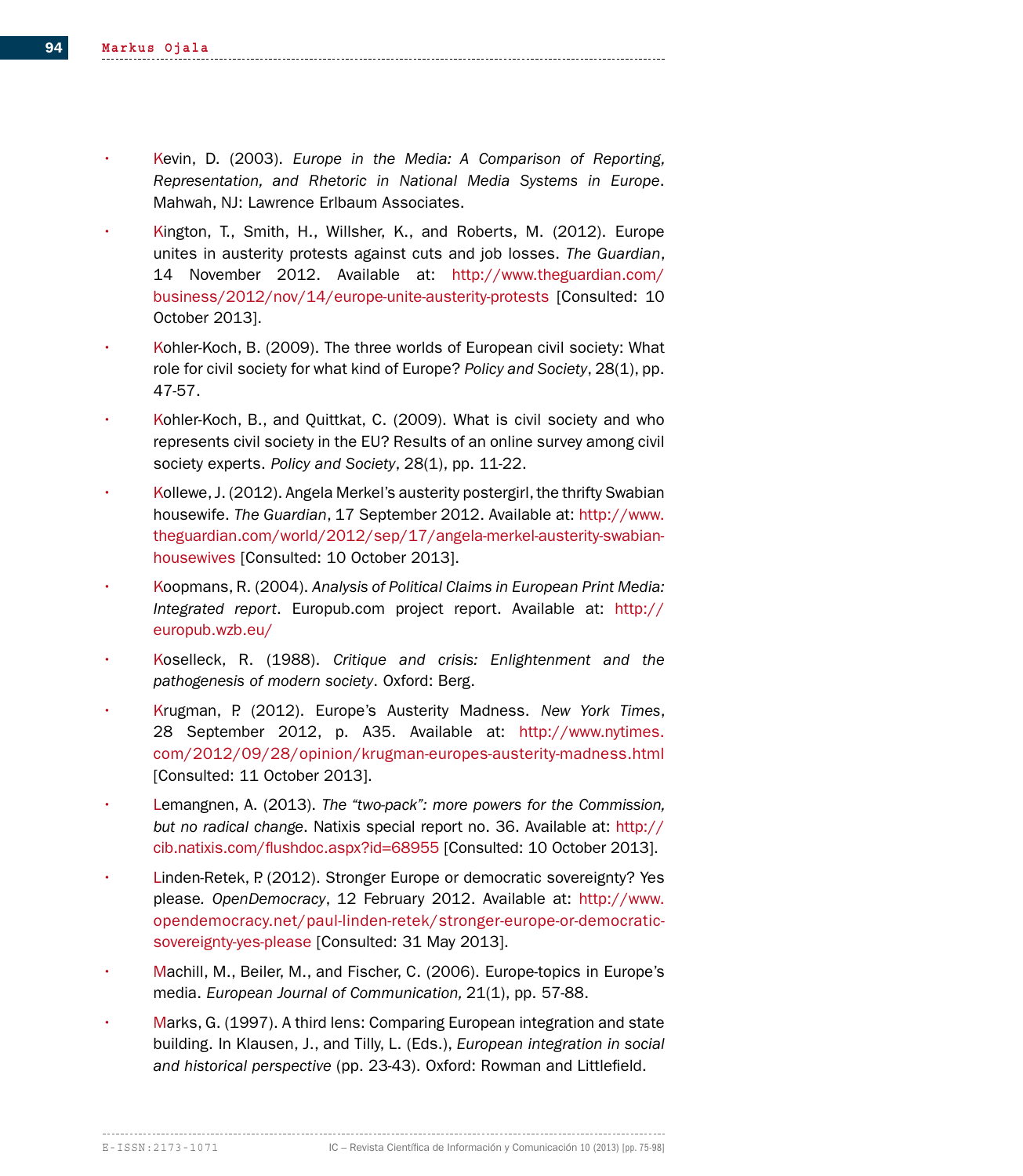- McMahon, M. (2012). Belgian unions show solidarity with Greeks. *EUobserver*, 15 February 2012. Available at: http://euobserver.com/ videos/115267 [Consulted: 10 October 2013].
- Mörä, T. (2009). The European Union and ideals of the public sphere. In Salovaara-Moring, I. (Ed.), *Manufacturing Europe. Spaces of Democracy, Diversity and Communication* (pp. 81-96). Gothenburg: Nordicom.
- Mouffe, C. (2005). *On the Political*. Abingdon: Routledge.
- Münchau, W. (2013). The dangers of Europe's technocratic busybodies. *Financial Times*, 14 July 2013. Available at: http://www.ft.com/intl/cms/ s/0/3b2d9f32-ea3d-11e2-b2f4-00144feabdc0.html#axzz2ZCUukRcO [Consulted: 11 October 2013].
- Neuger, J. G. (2013). Rehn scorns IMF 'dirty water,' jabs at German-French euro ideas. *Bloomberg*, 7 June 2013. Available at: http://www. bloomberg.com/news/2013-06-07/rehn-scorns-imf-dirty-water-jabsat-german-french-euro-ideas.html [Consulted: 11 October 2013].
- Oberhuber, F., Bärenreuter, C., Krzyzanowski, M., Schönbauer, H., and Wodak, R. (2005). Debating the European constitution: On representations of Europe/the EU in the press. *Journal of Language and Politics,* 4(2), pp. 227-271.
- Olausson, U. (2010). Towards a European identity? The news media and the case of climate change. *European Journal of Communication,*  25(2), pp. 138-152.
- Palmer, J. (2012). EU voters may finally be given some real choices. *OpenDemocracy*, 22 March 2012. Available at: http://www. opendemocracy.net/john-palmer/eu-voters-may-finally-be-given-somereal-choices [Consulted: 31 May 2013].
- Patomäki, H. (2013). *The great eurozone disaster: From crisis to global new deal*. London: Zed Books.
- Pérez, C. (2011). "La crisis tiene solución; Berlín la complica". *El País*, 5 June 2011. Available at: http://elpais.com/diario/2011/06/05/ negocio/1307279665\_850215.html [Consulted: 11 October 2013].
- Pernaa, V., and Railo, E. (Eds.) (2012). *Jytky: Eduskuntavaalien 2011 mediajulkisuus* [The Bang: The media publicity of the 2011 parliamentary elections]. Turku: Kirja-Aurora.
- Peters, B., Sifft, S., Wimmel, A., Brüggemann, M., and Kleinen-von Königslöw, K. (2005). National and transnational public spheres: The case of the EU. *European Review,* 13(S1), pp. 139-160.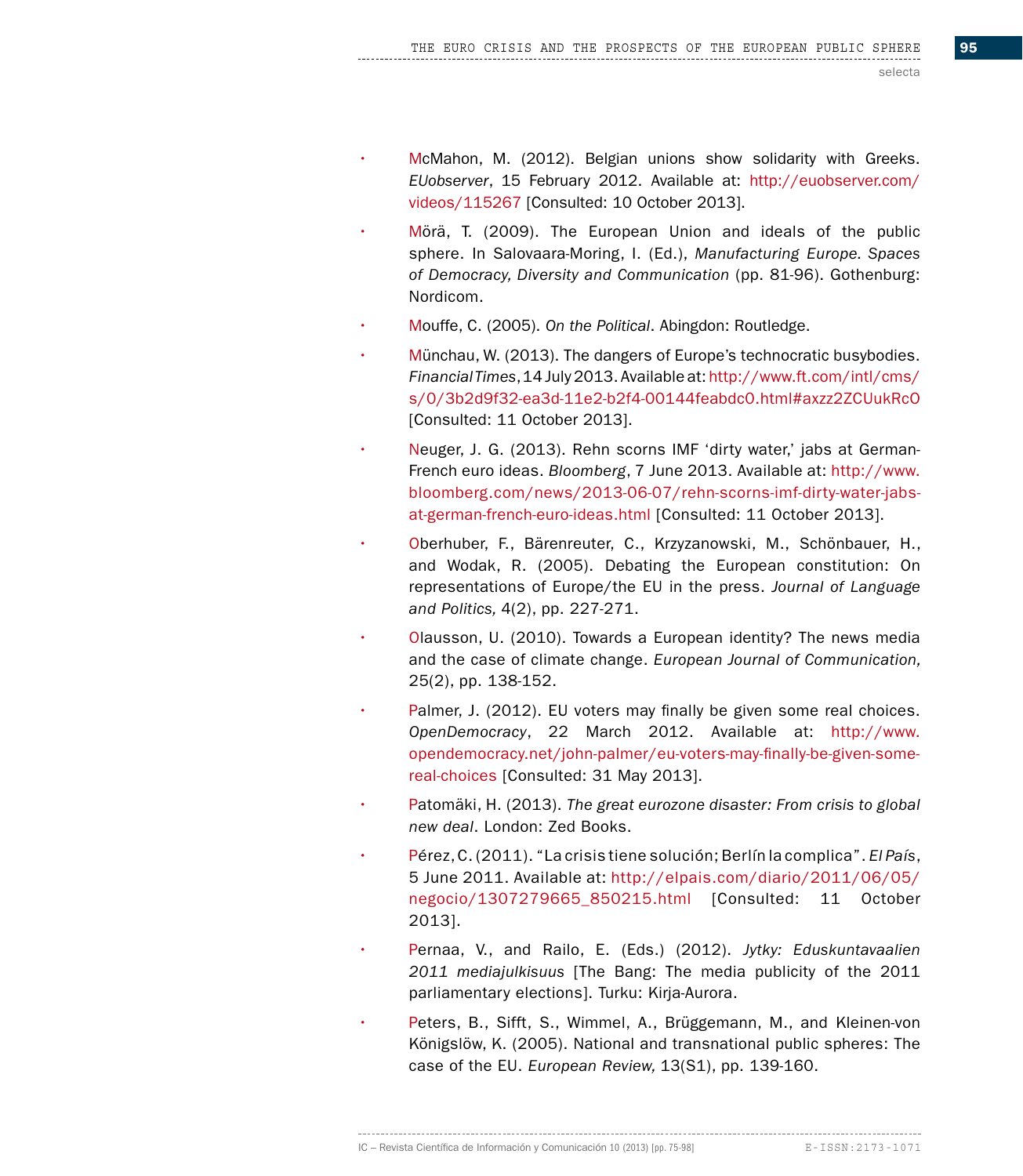- Pfetsch, B., Adam, S., Berkel, B., and Díez Medrano, J. (2004). *The voice of the media in European public sphere: Comparative analysis of newspaper editorials.* Europub.com project report. Available at: http:// europub.wzb.eu [Consulted: 31 May 2013].
- Phillips, L. (2011). Greek police protest troika, German and French embassies. *EUobserver*, 26 September 2011. Available at: http:// euobserver.com/economic/113739 [Consulted: 10 October 2013].
- Pop, V., and Kidner, P. (2012). Merkel to Greece: 'I come here as a friend'. *EUobserver*, 9 October 2012. Available at: http://euobserver.com/ economic/117801 [Consulted: 10 October 2013].
- Preston, P. (2009). *Making the News: Journalism and News Cultures in Europe*. London: Routledge.
- Rehn, O. (2012). Europe must stay the austerity course. *Financial Times*, 10 December 2012. Available at: http://www.ft.com/intl/cms/ s/0/35b77c12-42d6-11e2-a3d2-00144feabdc0.html [Consulted: 11 October 2013].
	- ——— (2013a). *Statement of Vice-President Olli Rehn to the International Monetary and Financial Committee on behalf of the European Commission*. Washington, 20 April 2013. Available at: http://www.imf. org/external/spring/2013/imfc/statement/eng/ec.pdf [Consulted: 9 October 2013].
	- (2013b): The future of EMU: deepening the debate. Speech at the Conference on the blueprint for a deep and genuine EMU: debating the future economic, monetary, banking and political union, Brussels, 7 May 2013. Available at: http://ec.europa.eu/bepa/pdf/blueprint-rhenspeech.pdf [Consulted: 31 May 2013].
- Rettman, A. (2013). EU commissioner: Offshore Leaks transformed tax politics. *EUobserver*, 5 June 2013. Available at: http://euobserver.com/ economic/120382 [Consulted: 10 October 2013].
- Robinson, P. (2001). Theorizing the influence of media on world politics: Models of media influence on foreign policy. *European Journal of Communication,* 16(4), pp. 523-544.
- RT (2013). Thousands rally against the Troika in Brussels. *RT*, 14 March 2013. Available at: http://rt.com/news/brussels-clashes-anti-austerity-269 [Consulted: 10 October 2013].
- Ruparel, R. (2012). Is 'internal devaluation' the right approach for the eurozone? *World Commerce Review*, December 2012. Available at: http://www.worldcommercereview.com/publications/article\_pdf/675 [Consulted: 11 October 2013].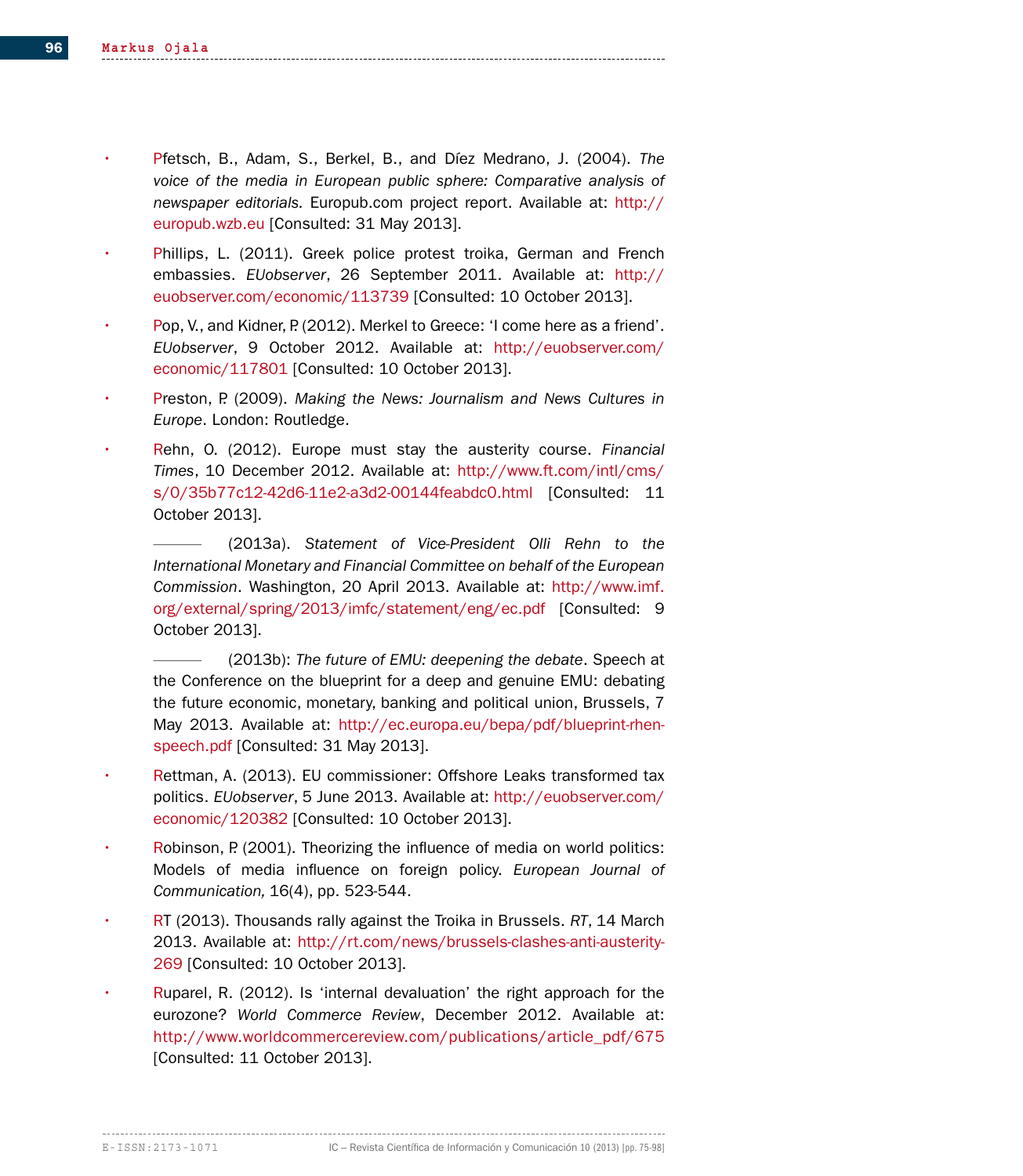- Savaricas, N. (2013). They want to humiliate us, to destroy our dignity, say protesters. *The Independent*, 18 March 2013. Available at: http:// www.independent.co.uk/news/world/europe/they-want-to-humiliateus-to-destroy-our-dignity-say-protesters-8539812.html [Consulted: 10 October 2013].
- Scharpf, F. W. (2011). *Monetary union, fiscal crisis and the preemption of democracy*. MPIfG discussion paper 11/2011. Cologne: Max Planck Institute for the Study of Societies. Available at: http://www.mpifg.de/ pu/mpifg\_dp/dp11-11.pdf [Consulted 31 May 2013].
- Schmidt-Gernig, A. (2002). Scenarios of Europe's future: Western future studies of the sixties and seventies as an example of a transnational public sphere of experts. *The Journal of European Integration History*, 8(2), pp. 69-90.
- Schulz-Forberg, H., and Stråth, B. (2010). *The Political History of European Integration: The hypocrisy of democracy-through-market*. Abingdon: Routledge.
- Shore, C. (2000). *Building Europe: The cultural politics of European integration*. London: Routledge.
- Simon, F., Gotev, G., and Fleming, J. (2013). EU braced for 'ideological summit' on austerity v growth. *EurActiv*, 13 March 2013. Available at: http://www.euractiv.com/priorities/eu-braced-ideological-summit-ausnews-518475 [Consulted: 10 October 2013].
- Spiegel (2013). Until elections do us part: A deep frost in Franco-German relations. *Spiegel Online*, 1 May 2013. Available at: http://www.spiegel. de/international/europe/tensions-grow-between-germany-and-franceover-austerity-a-897318.html [Consulted: 11 October 2013].
- Statham, P. (2007). Political communication, European integration and the transformation of national public spheres: A comparison of Britain and France. In Schlesinger, P., and Fossum, J. E. (Eds.), *The European Union and the public sphere: A communicative space in the making?* (pp. 110-134). London: Routledge.
- Steinbock, D. (2013): Why austerity is failing in Europe. *EUobserver*, 13 March 2013. Available at: http://euobserver.com/opinion/119392 [Consulted: 31 May 2013].
- Taylor, C. (2004). *Modern social imaginaries*. Durham: Duke University Press.
- Teevs, C. (2013). Blockupy-Proteste: "Deutschland ist nicht nur Frau Merkel". *Spiegel Online*, 31 May 2013. Available at: http://www.spiegel. de/wirtschaft/soziales/blockupy-proteste-in-frankfurt-verlaufen-friedlicha-903144.html [Consulted: 10 October 2013].